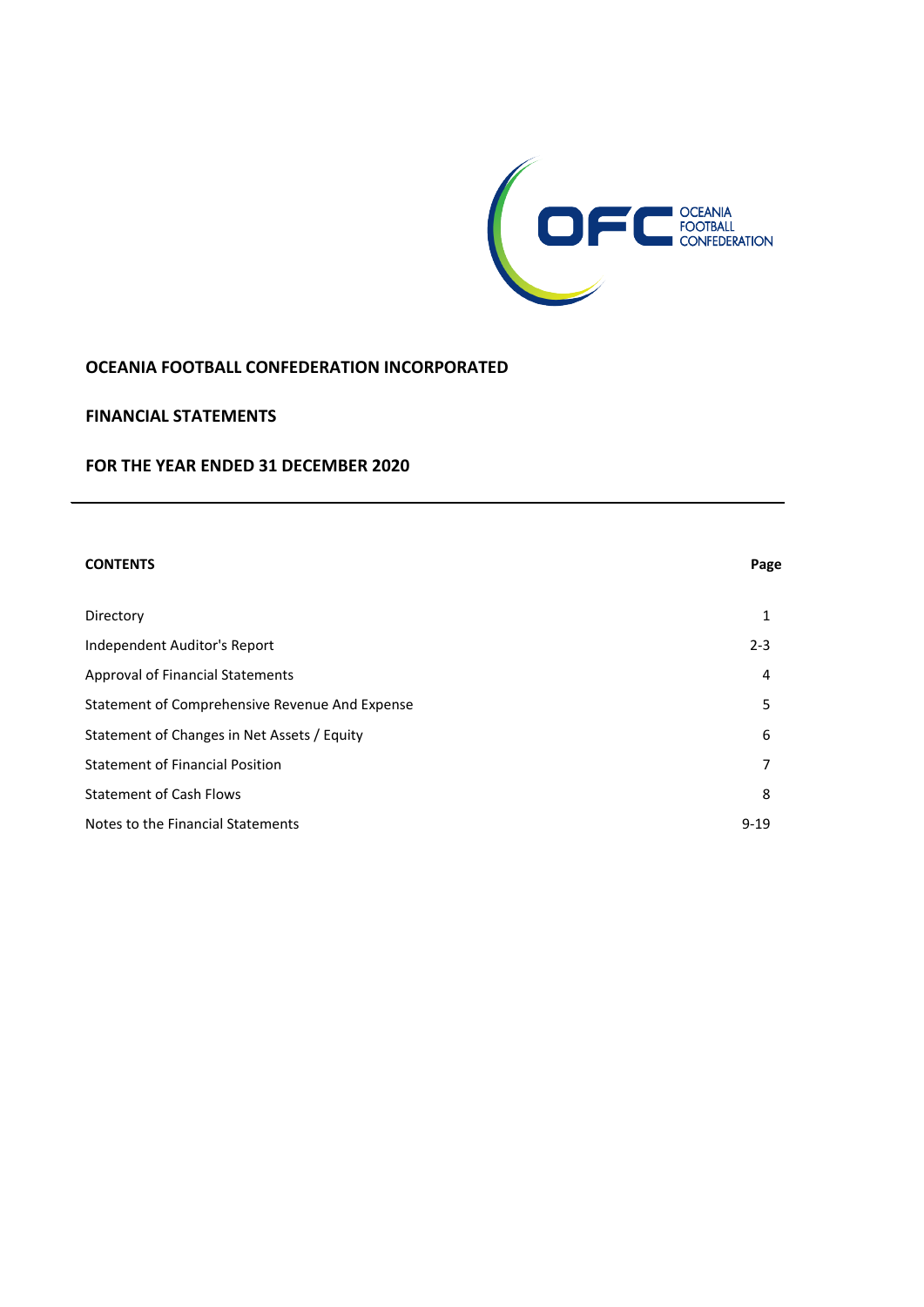### **OCEANIA FOOTBALL CONFEDERATION INCORPORATED DIRECTORY FOR THE YEAR ENDED 31 DECEMBER 2020**

| <b>Registration Number</b> | 883483                                                                                                                                                                                                                                                  |                                                                        |  |
|----------------------------|---------------------------------------------------------------------------------------------------------------------------------------------------------------------------------------------------------------------------------------------------------|------------------------------------------------------------------------|--|
| <b>Registered Office</b>   | Mount Smart Stadium, 12 Maurice Road, Auckland 1061, New Zealand                                                                                                                                                                                        |                                                                        |  |
| <b>Nature of Society</b>   | Oceania Football Confederation Incorporated (OFC) is charged with the task of servicing and administrating<br>football in the Oceania region while also using the game as a tool for social development                                                 |                                                                        |  |
| <b>Nature of business</b>  | OFC is the umbrella organisation of the national football associations within Oceania. OFC has eleven<br>ordinary member associations and two associate members associations which it supports financially and<br>logistically through various programs |                                                                        |  |
| <b>Executive Committee</b> | Lambert Maltock (Vanuatu)                                                                                                                                                                                                                               | - President from 9.3.2019                                              |  |
|                            | John Kapi Natto (Papua New Guinea)                                                                                                                                                                                                                      | - Vice President from 9.3.2019                                         |  |
|                            | Steeve Laigle (New Caledonia)                                                                                                                                                                                                                           | - Vice President from 9.3.2019 to 31.10.2020<br>- Member to 31,10,2020 |  |
|                            | Gilles Tavergeux (New Caledonia)                                                                                                                                                                                                                        | - Member from 26.11.2020                                               |  |
|                            | Thierry Ariiotima (Tahiti)                                                                                                                                                                                                                              | - Vice President from 9.3.2019                                         |  |
|                            | Alexander Godinet (American Samoa)                                                                                                                                                                                                                      |                                                                        |  |
|                            | Rajesh Patel (Fiji)                                                                                                                                                                                                                                     |                                                                        |  |
|                            | Johanna Wood (New Zealand)                                                                                                                                                                                                                              |                                                                        |  |
|                            | Papalii Samuel Petaia (Samoa)                                                                                                                                                                                                                           |                                                                        |  |
|                            | Lord Ve'ehala (Tonga)                                                                                                                                                                                                                                   | - Vice President from 11.12.2020                                       |  |
|                            | William Lai (Solomon Islands)                                                                                                                                                                                                                           |                                                                        |  |
| <b>General Secretary</b>   | Franck Castillo                                                                                                                                                                                                                                         | - General Secretary from 15.07.2018                                    |  |
| Independent auditor        | RSM Hayes Audit<br>Level 1, 1 Broadway<br>Newmarket, Auckland 1023                                                                                                                                                                                      |                                                                        |  |
| <b>Bankers</b>             | ASB Bank Ltd                                                                                                                                                                                                                                            |                                                                        |  |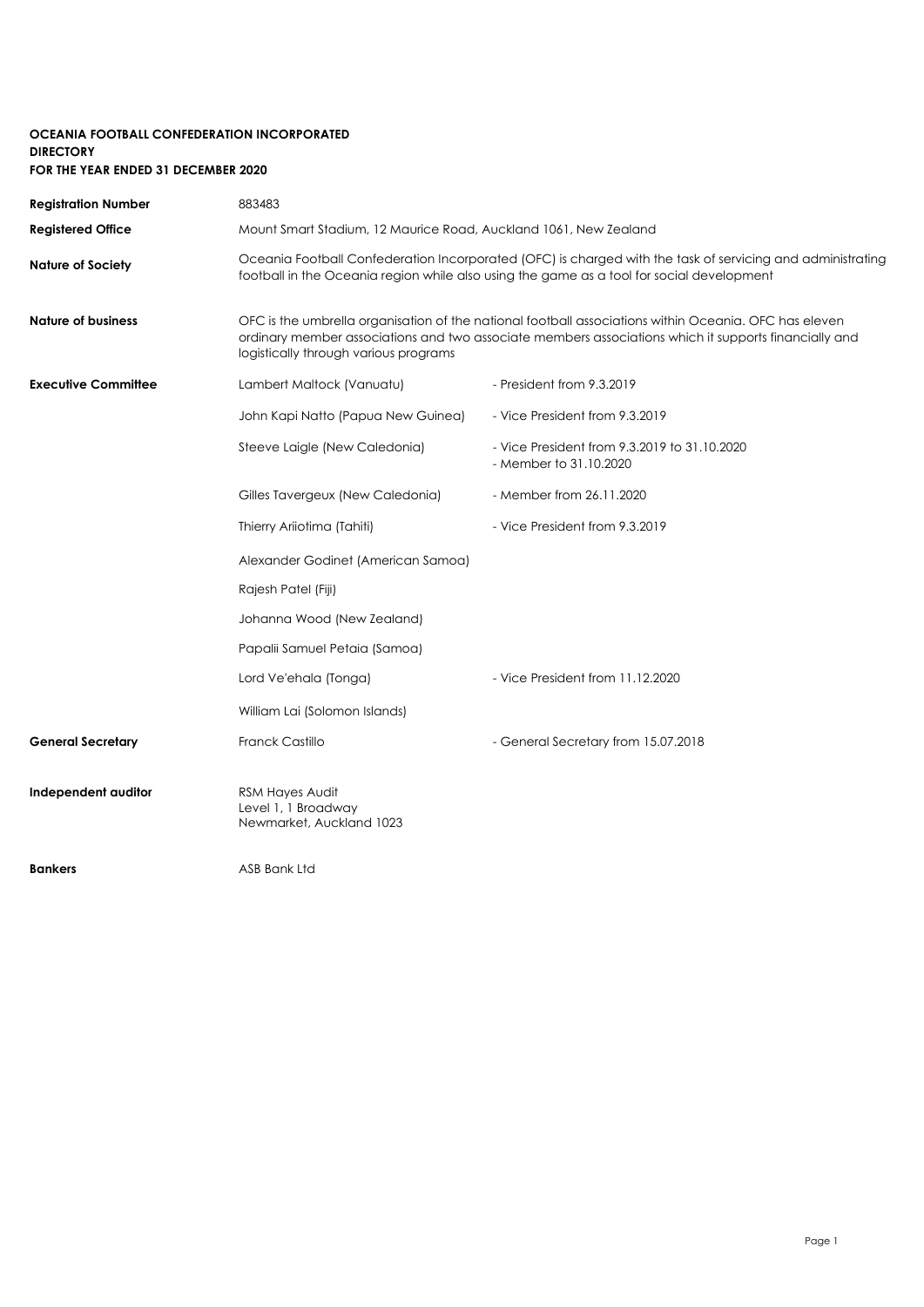

# Independent Auditor's Report

# To the members of Oceania Football Confederation Incorporated

PO Box 9588 Newmarket, Auckland 1149 Level 1, 1 Broadway Newmarket, Auckland 1023

> T+64 (9) 367 1656 www.rsmnz.co.nz

**RSM Haves Audit** 

### **Opinion**

We have audited the financial statements of Oceania Football Confederation Incorporated (the society), which comprise:

- the statement of financial position as at 31 December 2020;
- the statement of comprehensive revenue and expense for the year then ended;
- the statement of changes in net assets/equity for the year then ended;
- the statement of cash flows for the year then ended; and
- the notes to the financial statements, which include significant accounting policies.

In our opinion, the accompanying financial statements on pages 5 to 19 present fairly, in all material respects, the financial position of Oceania Football Confederation Incorporated as at 31 December 2020, and its financial performance and its cash flows for the year then ended in accordance with Public Benefit Entity Standards Reduced Disclosure Regime issued by the New Zealand Accounting Standards Board.

### **Basis for opinion**

We conducted our audit in accordance with International Standards on Auditing (New Zealand) (ISAs (NZ)). Our responsibilities under those standards are further described in the *Auditor's responsibilities for the audit of the financial statements* section of our report.

We are independent of the society in accordance with Professional and Ethical Standard 1 (Revised) *Code of Ethics for Assurance Practitioners* issued by the New Zealand Auditing and Assurance Standards Board, and we have fulfilled our other ethical responsibilities in accordance with these requirements.

We believe that the audit evidence we have obtained is sufficient and appropriate to provide a basis for our opinion.

Other than in our capacity as auditor we have no relationship with, or interests in, Oceania Football Confederation Incorporated.

### **Other information**

The executive committee is responsible for the other information. The other information comprises the directory on page 1 and the approval of the financial statements on page 4 (but does not include the financial statements and our auditor's report thereon), which we obtained prior to the date of this auditor's report. Our opinion on the financial statements does not cover the other information and we do not express any form of audit opinion or assurance conclusion thereon.

THE POWER OF BEING UNDERSTOOD AUDIT|TAX|CONSULTING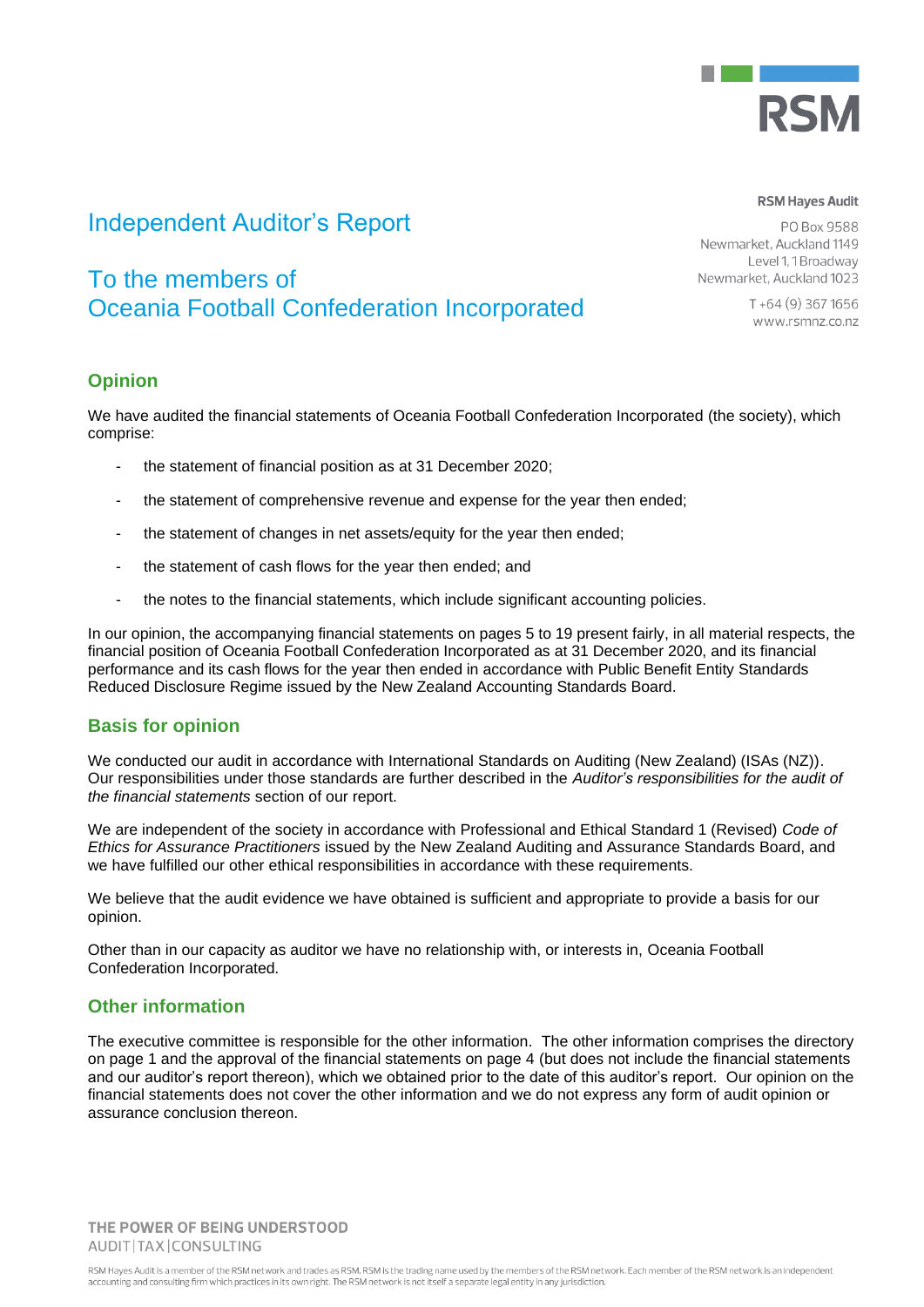

In connection with our audit of the financial statements, our responsibility is to read the other information identified above and, in doing so, consider whether the other information is materially inconsistent with the financial statements, or our knowledge obtained in the audit, or otherwise appears to be materially misstated. If, based on the work we have performed on the other information that we obtained prior to the date of this auditor's report, we conclude that there is a material misstatement of this other information, we are required to report that fact. We have nothing to report in this regard.

### **Responsibilities of the executive committee for the financial statements**

The executive committee is responsible, on behalf of the society, for the preparation and fair presentation of the financial statements in accordance with Public Benefit Entity Standards Reduced Disclosure Regime, and for such internal control as those charged with governance determine is necessary to enable the preparation of financial statements that are free from material misstatement, whether due to fraud or error.

In preparing the financial statements, the executive committee are responsible, on behalf of the society, for assessing the society's ability to continue as a going concern, disclosing, as applicable, matters related to going concern and using the going concern basis of accounting unless those charged with governance either intend to liquidate the society or to cease operations, or have no realistic alternative but to do so.

### **Auditor's responsibilities for the audit of the financial statements**

Our objectives are to obtain reasonable assurance about whether the financial statements as a whole are free from material misstatement, whether due to fraud or error, and to issue an auditor's report that includes our opinion. Reasonable assurance is a high level of assurance but is not a guarantee that an audit conducted in accordance with ISAs (NZ) will always detect a material misstatement when it exists. Misstatements can arise from fraud or error and are considered material if, individually or in the aggregate, they could reasonably be expected to influence the decisions of users taken on the basis of these financial statements. A further description of the auditor's responsibilities for the audit of the financial statements is located at the XRB's website at:

[https://xrb.govt.nz/Site/Auditing\\_Assurance\\_Standards/Current\\_Standards/Page8.aspx](https://xrb.govt.nz/Site/Auditing_Assurance_Standards/Current_Standards/Page8.aspx)

### **Who we report to**

This report is made solely to the members, as a body. Our audit has been undertaken so that we might state to the members those matters we are required to state to them in an auditor's report and for no other purpose. To the fullest extent permitted by law, we do not accept or assume responsibility to anyone other than the society, and the members as a body, for our work, for this report, or for the opinions we have formed.

RSM

**RSM Hayes Audit** 9 June 2021 Auckland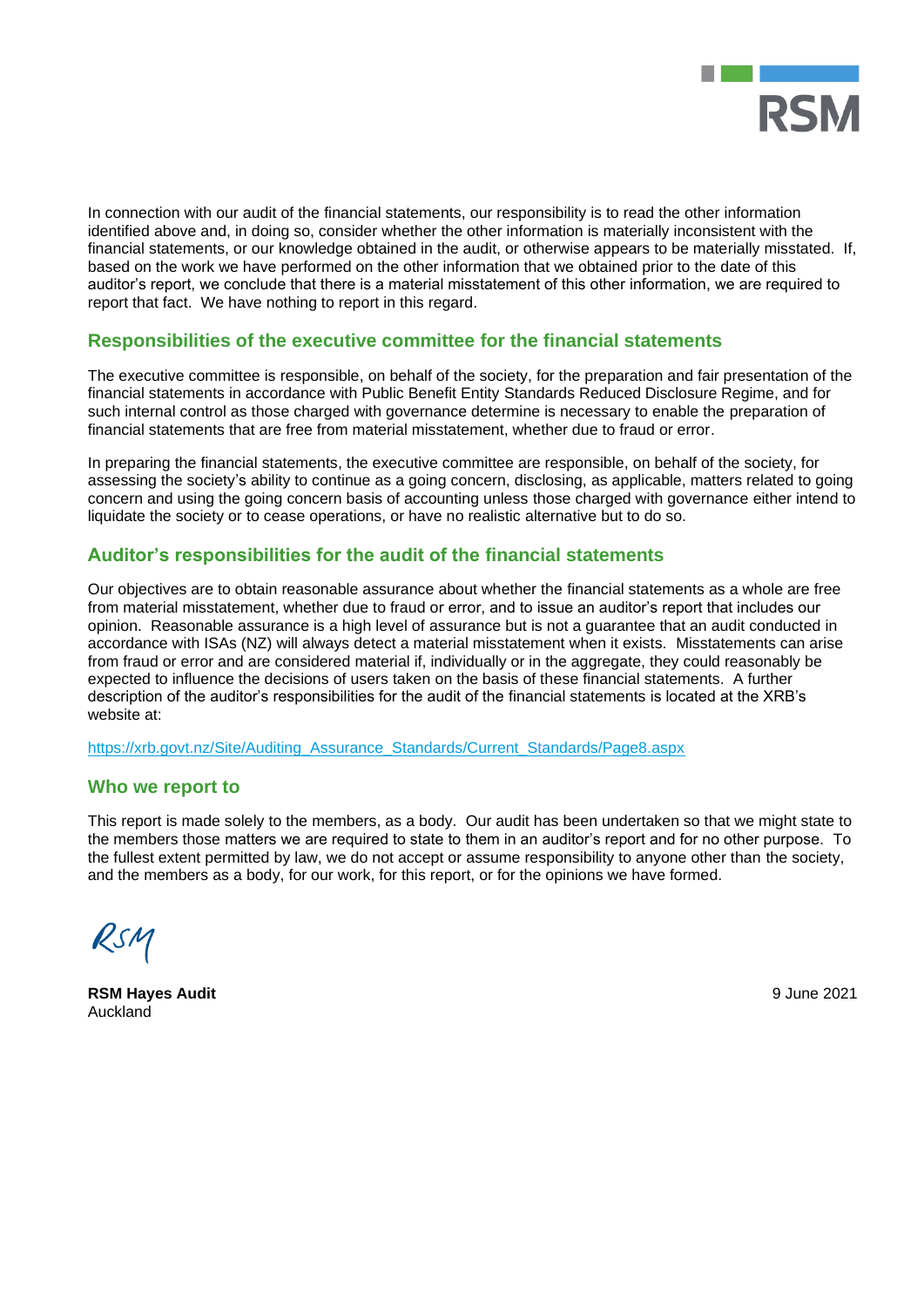### **OCEANIA FOOTBALL CONFEDERATION INCORPORATED APPROVAL OF FINANCIAL STATEMENTS FOR THE YEAR ENDED 31 DECEMBER 2020**

| Signed By: |                      |       |
|------------|----------------------|-------|
| Sign       |                      | Sign  |
| Name       | Lambert Maltock      | Name  |
| Title      | <b>OFC</b> President | Title |
| Date       | 3 June 2021          | Date  |

ğ,

Franck Castillo OFC General Secretary

**03../o** *b( b* **z\_** *f*

Page 4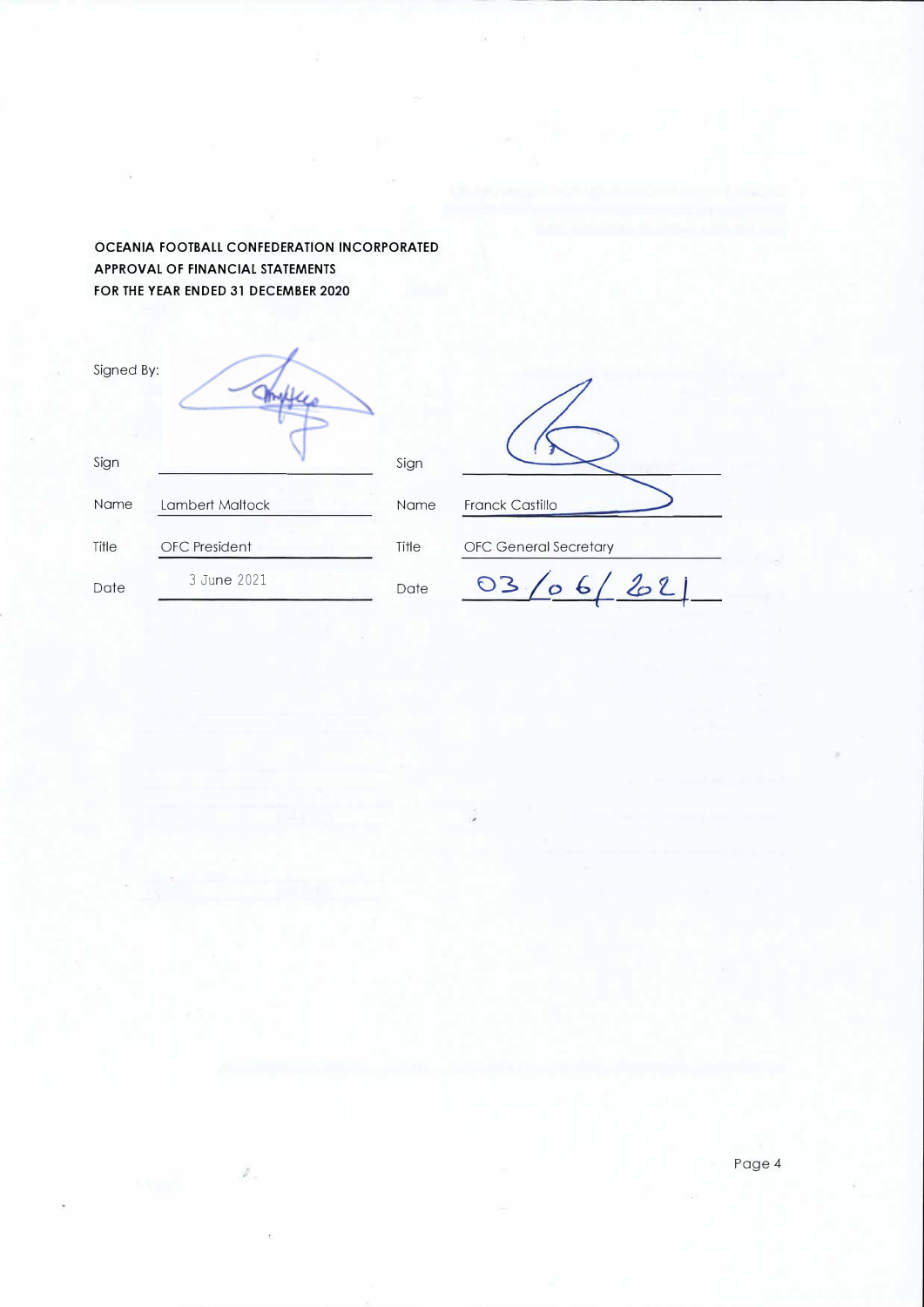## **OCEANIA FOOTBALL CONFEDERATION INCORPORATED STATEMENT OF COMPREHENSIVE REVENUE AND EXPENSE FOR THE YEAR ENDED 31 DECEMBER 2020**

|                                           | <b>Notes</b>   |            |            |
|-------------------------------------------|----------------|------------|------------|
|                                           |                | 2020       | 2019       |
|                                           |                | \$         | \$         |
| Revenue from non-exchange transactions    |                |            |            |
| <b>Grant Revenue</b>                      | 5              | 17,149,902 | 16,041,028 |
| Others                                    | 6              | 200,870    | 93,645     |
|                                           |                | 17,350,772 | 16,134,672 |
| <b>Revenue from exchange transactions</b> |                |            |            |
| Interest Revenue                          |                | 22,212     | 154,786    |
| <b>Other Operating Revenue</b>            | $\overline{7}$ | 90,503     | 449,037    |
|                                           |                | 112,715    | 603,822    |
| <b>Total Revenue</b>                      |                | 17,463,487 | 16,738,495 |
| <b>Expenses</b>                           |                |            |            |
| <b>Grants Expense</b>                     | 8              | 4,458,800  | 4,117,544  |
| Employee Wages, Salaries and Benefits     |                | 4,067,038  | 3,565,124  |
| Interest Expense                          |                | 107,628    | 209,003    |
| Depreciation and Amortisation             | 18, 19, 20     | 1,578,317  | 1,581,452  |
| <b>Other Operating Expenses</b>           | 9              | 4,277,842  | 6,598,301  |
| Loss on Impairment                        | 10             |            | 546,555    |
| <b>Total expenses</b>                     |                | 14,489,625 | 16,617,978 |
| <b>Income Tax Provision</b>               |                |            |            |
|                                           |                |            |            |
| Total surplus/(deficit) for the period    |                | 2,973,862  | 120,516    |
| Other comprehensive revenue and expense   |                |            |            |
| Total comprehensive revenue and expense   |                | 2,973,862  | 120,516    |

The above statement should be read in conjunction with the notes to and forming part of the financial statements.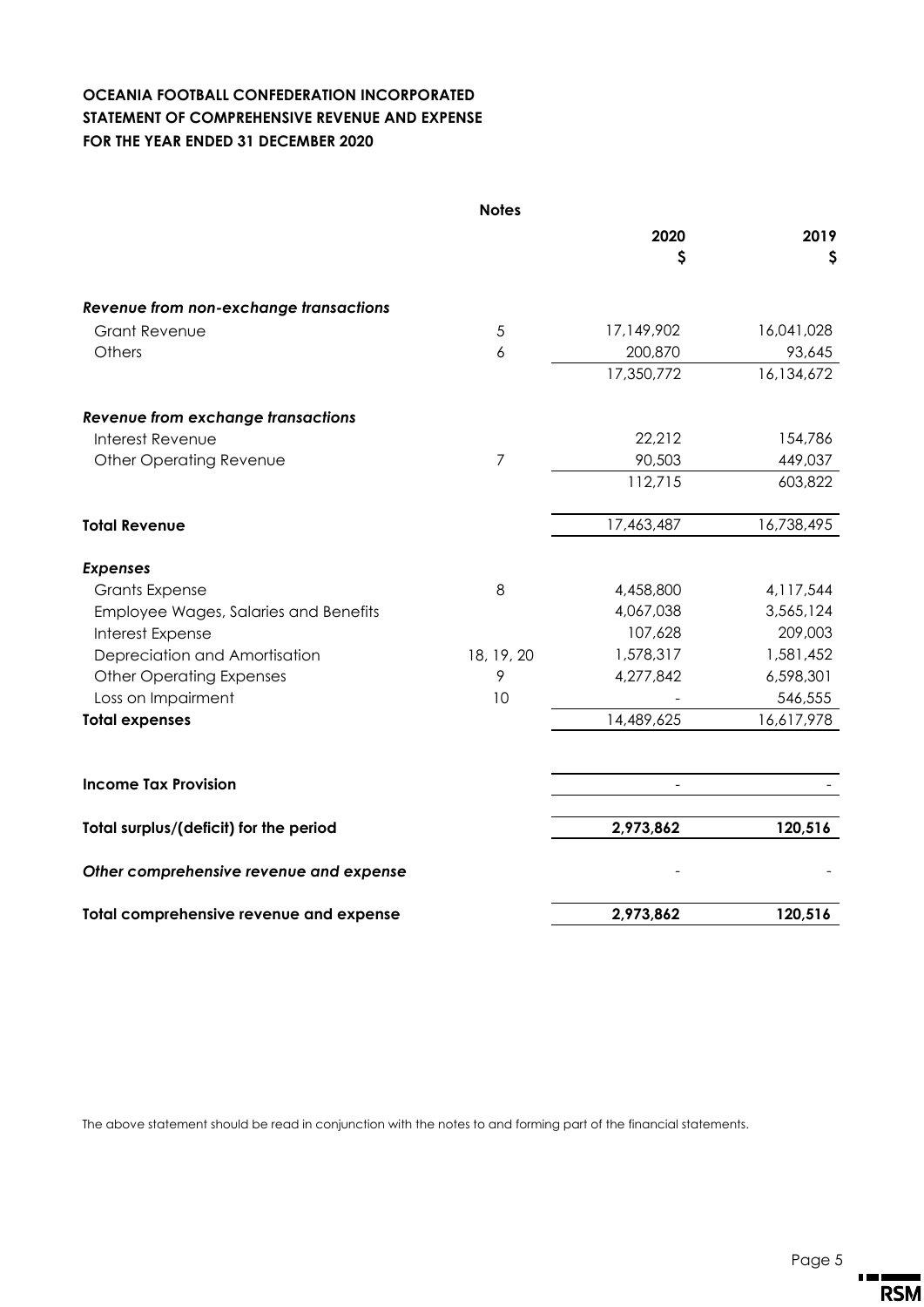### **OCEANIA FOOTBALL CONFEDERATION INCORPORATED STATEMENT OF CHANGES IN NET ASSETS/EQUITY FOR THE YEAR ENDED 31 DECEMBER 2020**

| <b>Notes</b>                                                              |            |            |  |
|---------------------------------------------------------------------------|------------|------------|--|
|                                                                           | 2020       | 2019       |  |
|                                                                           | Ş          | Ş          |  |
| Accumulated comprehensive revenue and expense at<br>the start of the year | 10,481,093 | 10,360,576 |  |
|                                                                           |            |            |  |
| Surplus/(deficit) for the year                                            | 2,973,862  | 120,516    |  |
| Other comprehensive revenue and expense                                   |            |            |  |
| Total comprehensive profit / (loss)                                       | 2,973,862  | 120,516    |  |
| Accumulated comprehensive revenue and expense at                          |            |            |  |
| the end of the year                                                       | 13,454,955 | 10,481,093 |  |

The above statement should be read in conjunction with the notes to and forming part of the financial statements.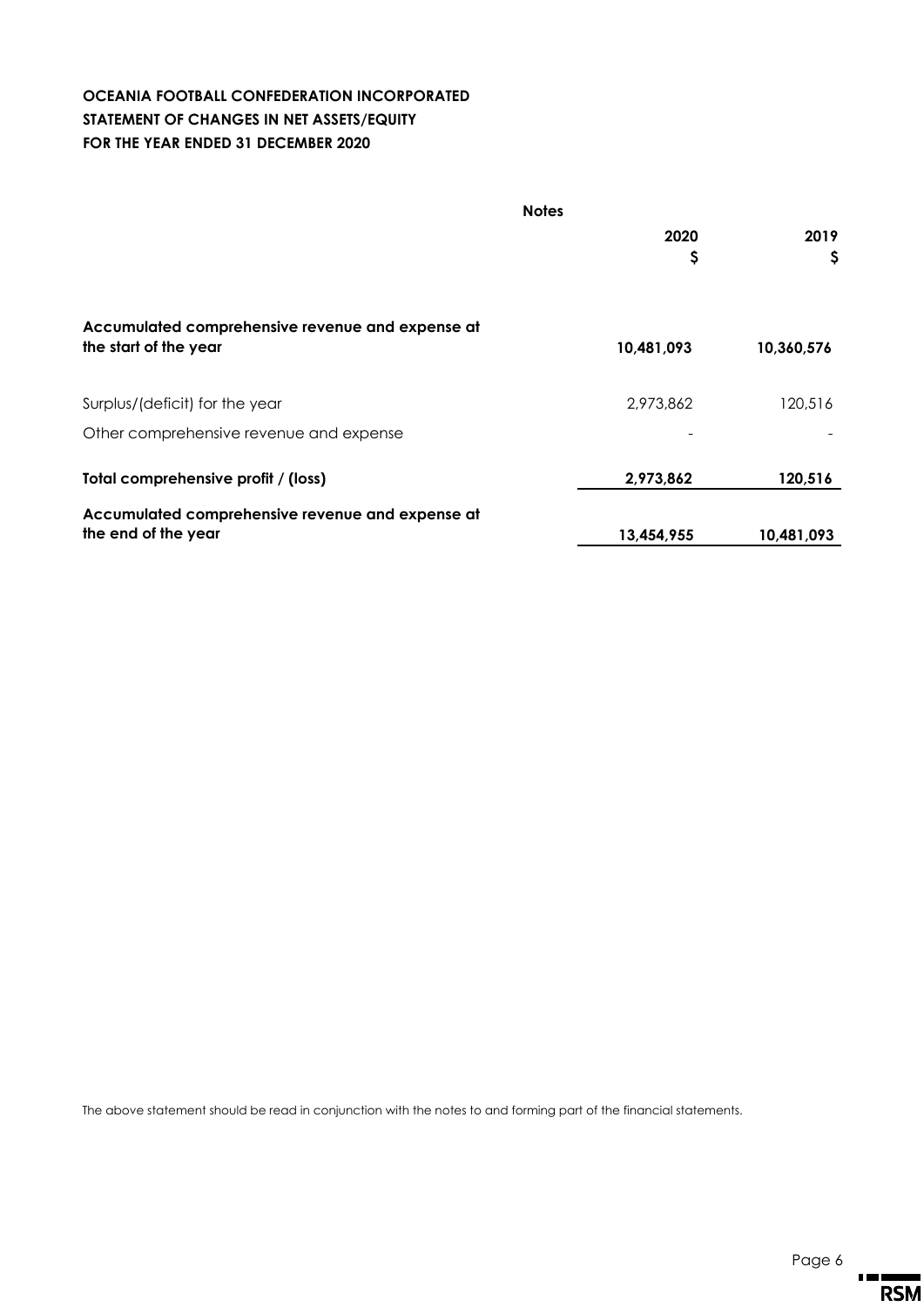#### **OCEANIA FOOTBALL CONFEDERATION INCORPORATED STATEMENT OF FINANCIAL POSITION AS AT 31 DECEMBER 2020**

|                                               | <b>Notes</b> |            |            |
|-----------------------------------------------|--------------|------------|------------|
|                                               |              | 2020       | 2019       |
|                                               |              | s          | s          |
|                                               |              |            |            |
| Current assets                                |              |            |            |
| Cash and Cash Equivalents                     | 11           | 21,597,191 | 13,943,769 |
| Receivables from Associated Entities          | 12           | 201.247    | 418,636    |
| Receivables from Exchange Transactions        | 13           | 235,998    | 533,401    |
| Receivables from Non-Exchange Transactions    | 14           | 477,065    | 149,013    |
| Prepayments                                   | 15           | 150,574    | 49,165     |
| <b>Taxes Receivable</b>                       | 16           | 132,913    | 69,987     |
| Inventories                                   | 17           | 38,634     | 329,649    |
| <b>Total current assets</b>                   |              | 22,833,622 | 15,493,620 |
|                                               |              |            |            |
| Non-current assets                            |              |            |            |
| Property, Plant and Equipment                 | 18           | 8,715,730  | 8,211,128  |
| Intangible Assets                             | 19           |            | 496,267    |
| <b>Investment Property</b>                    | 20           | 1,681,022  | 1,796,960  |
| <b>Total non-current assets</b>               |              | 10,396,752 | 10,504,355 |
|                                               |              |            |            |
| <b>Total assets</b>                           |              | 33,230,374 | 25,997,975 |
| <b>Current liabilities</b>                    |              |            |            |
| Trade and other payables                      | 21           | 3,176,878  | 3,123,167  |
| Deferred Income                               | 22           | 16,229,318 | 9,492,901  |
| <b>Taxes Payable</b>                          | 23           | 104,722    | 84,963     |
| <b>Employee Entitlements</b>                  | 24           | 264,501    | 325,260    |
| Term Loans                                    | 25           |            | 2,490,589  |
| <b>Total current liabilities</b>              |              | 19,775,419 | 15,516,882 |
|                                               |              |            |            |
| <b>Total liabilities</b>                      |              | 19,775,419 | 15,516,882 |
| Net assets                                    |              | 13,454,955 | 10,481,093 |
| Net assets/equity                             |              |            |            |
| Accumulated comprehensive revenue and expense |              | 13,454,955 | 10,481,093 |
| <b>Total net assets/equity</b>                |              | 13,454,955 | 10,481,093 |
|                                               |              |            |            |

The financial statements are authorised for issue on behalf of **Oced**nia Football Confederation Executive Committee.

| LACCONVE CONTININGE. |                          |
|----------------------|--------------------------|
| President            | <b>General Secretary</b> |
| 3 June 2021          |                          |
| <b>Date</b>          | <b>Date</b>              |

The above statement should be read in conjunction with the notes to and forming part of the financial statements.

ú.

**TEL** 

**RSM**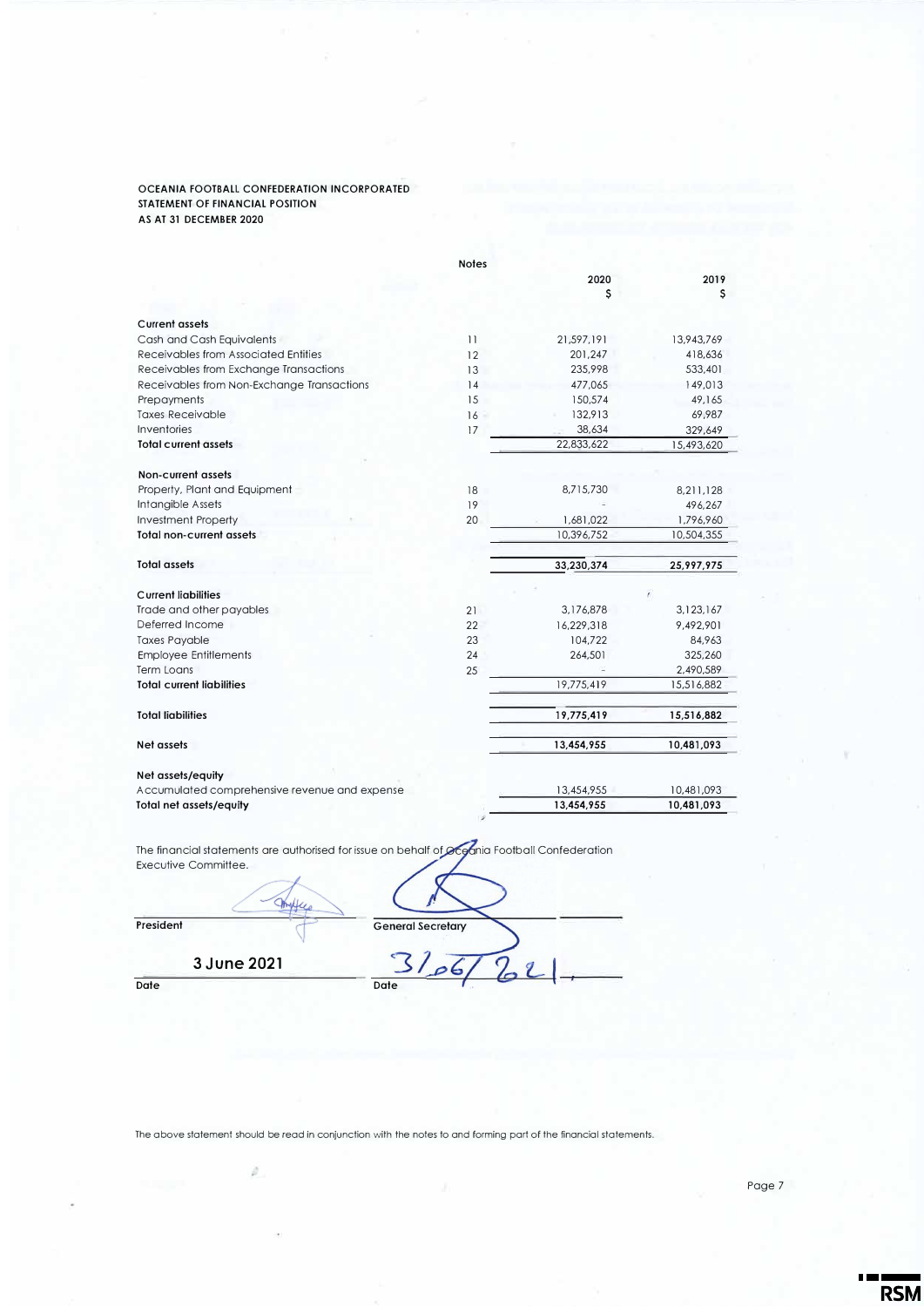### **OCEANIA FOOTBALL CONFEDERATION INCORPORATED STATEMENT OF CASH FLOW FOR THE YEAR ENDED 31 DECEMBER 2020**

| <b>Notes</b>                                         |               |                |
|------------------------------------------------------|---------------|----------------|
|                                                      | 2020          | 2019           |
|                                                      | \$            | \$             |
| Cash flows from operating activities                 |               |                |
| Receipts                                             |               |                |
| <b>Grant Revenue Received</b>                        | 23,558,267    | 20,866,686     |
| Other Income                                         | 765,477       | 2,585,851      |
| Net GST                                              | (62, 927)     | (10, 532)      |
|                                                      | 24,260,817    | 23,442,005     |
| <b>Payments</b>                                      |               |                |
| Payments to suppliers                                | (8,432,879)   | (11, 371, 512) |
| Payment to employees                                 | (4, 127, 798) | (3, 551, 154)  |
|                                                      | (12,560,676)  | (14,922,665)   |
| Net cash flows from operating activities             | 11,700,141    | 8,519,340      |
| Cash flows from investing activities                 |               |                |
| Receipts                                             |               |                |
| Interest received                                    | 22,212        | 154,786        |
|                                                      | 22,212        | 154,786        |
| Payments                                             |               |                |
| Purchase of property, plant and equipment            | (1,470,714)   | (213,831)      |
| Purchase of intangibles                              |               | (392, 804)     |
| <b>Interest Paid</b>                                 | (107, 628)    | (209,003)      |
|                                                      | (1,578,342)   | (815,638)      |
|                                                      |               |                |
| Net cash flows from investing activities             | (1, 556, 130) | (660, 853)     |
|                                                      |               |                |
| <b>Cash flows from financing activities</b>          |               |                |
| Repayment of loan                                    | (2,490,589)   |                |
|                                                      | (2,490,589)   |                |
|                                                      |               |                |
| Net increase/(decrease) in cash and cash equivalents | 7,653,422     | 7,858,487      |
| Opening cash and cash equivalents at 01 January      | 13,943,769    | 6,085,282      |
| Closing cash and cash equivalents at 31 December     | 21,597,191    | 13,943,769     |
|                                                      |               |                |

The above statement should be read in conjunction with the notes to and forming part of the financial statements.

 $\mathbf{r}$  and  $\mathbf{r}$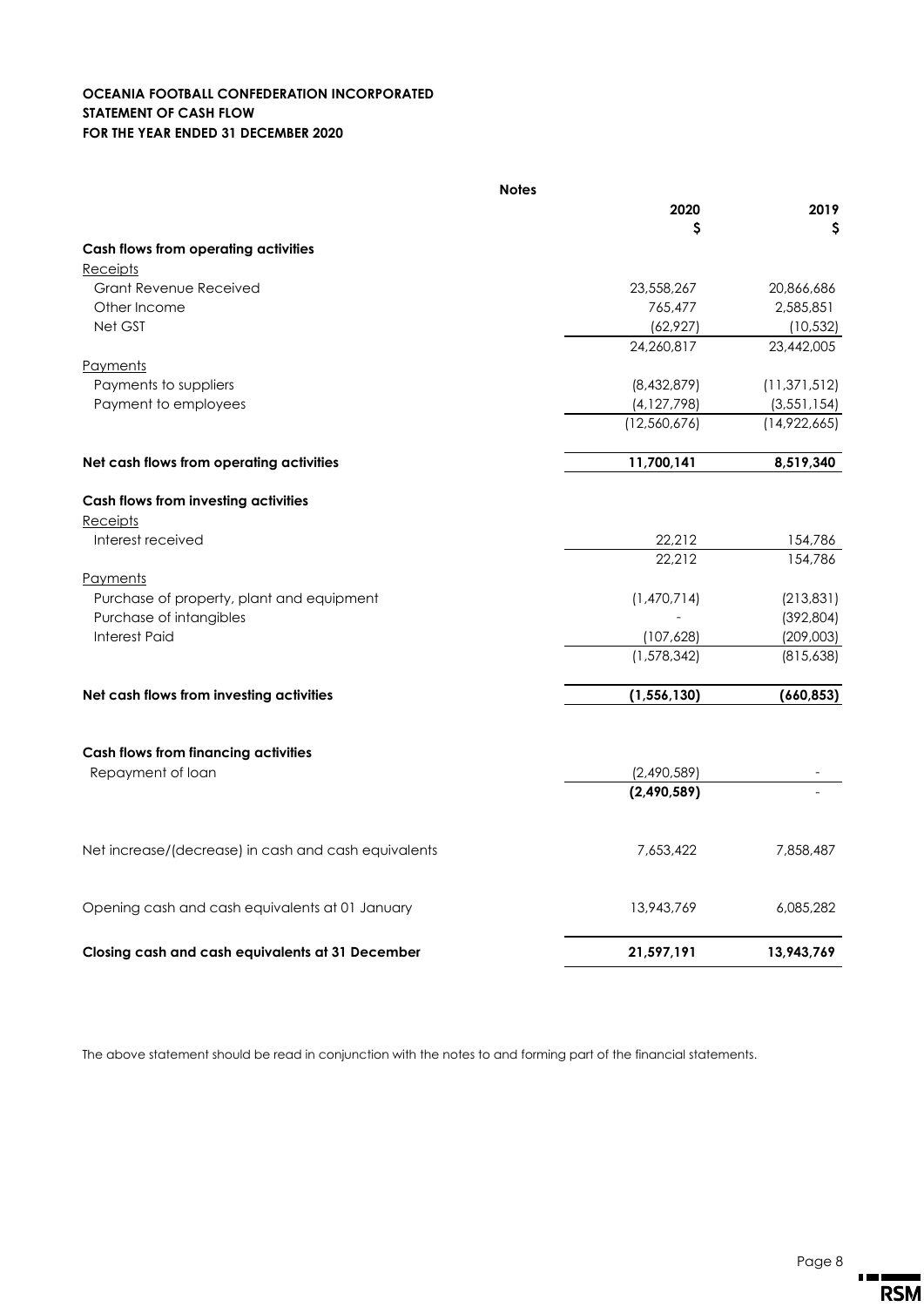#### **1 Reporting entity**

The reporting entity is Oceania Football Confederation Incorporated (OFC). OFC is domiciled in New Zealand and is a public benefit entity registered under the Incorporated Societies Act 1908.

The financial statements and the accompanying notes summarise the financial results of activities carried out by OFC for the year ended 31 December 2020. They were authorised for issue by the Executive Committee as noted on page 7.

#### **2 Statement of compliance**

The financial statements have been prepared in accordance with Generally Accepted Accounting Practice in New Zealand ("NZ GAAP"). They comply with Public Benefit Entity Standards Reduced Disclosure Regime and other applicable financial reporting standards as appropriate that have been authorised for use by the External Reporting Board for not for profit entities. For the purposes of complying with NZ GAAP, the reporting entity is a public benefit entity and is eligible to apply Tier 2 PBE standards on the basis that it does not have public accountability and it is not defined as large.

The Executive Committee has elected to report in accordance with Tier 2 PBE Accounting Standards and in doing so has taken advantage of all applicable Reduced Disclosure Regime (RDR) disclosure concessions.

#### **3 Changes in accounting policy**

There have been no changes in accounting policies. All policies have been applied on basis consistent with those used in previous years.

#### **4 Summary of accounting policies**

Significant accounting policies used in the preparation of these financial statements are set out below.

#### a **Basis of measurement**

The financial statements have been prepared on the basis of historical cost.

#### b **Functional and presentation currency**

The financial statements are presented in New Zealand Dollars (NZ\$), which is the reporting entity's functional currency. All financial information presented in NZ\$ has been rounded to the nearest dollar.

#### c **Revenue**

Revenue is recognised to the extent the economic benefit will probably flow to the reporting entity and revenue can be reliably measured. Revenue is measured at the fair value of the consideration received. The following specific recognition criteria must be met before revenue is recognised.

#### *Revenue from non-exchange transactions*

#### **Grant revenue**

Grant revenue includes grants received from national and international charitable organisations, philanthropic organisations and businesses. Grant revenue is recognised when the conditions attached have been complied with. Where there are unfulfilled conditions, the amount relating to the unfulfilled conditions is recognised as a liability and released to revenue as the conditions are fulfilled.

#### **Sponsorship**

Sponsorship Income is recognised when specific conditions attached have been met or when funds have been utilised for the purpose of the fund received.

#### ▪ **Rental Income on Investment Property**

Rental income from investment property located 93-95 Ascot Avenue, Greenlane, Auckland is recognised in surplus or deficit on a straight-line basis over the term of the lease.

#### **Interest revenue**

Interest revenue is recognised as it accrues, using the effective interest method.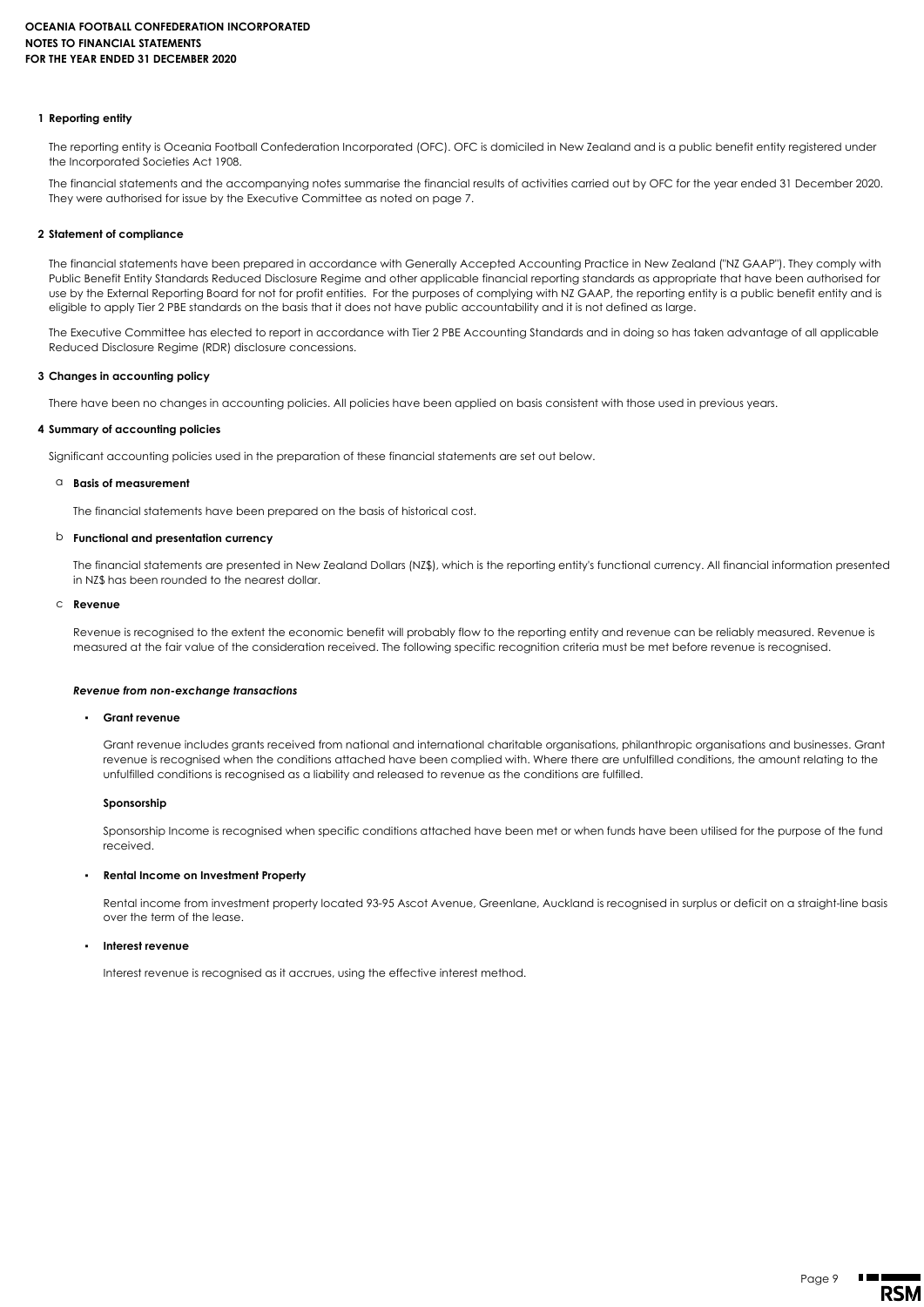#### d **Financial instruments**

Financial assets and financial liabilities are recognised when the reporting entity becomes a party to the contractual provisions of the financial instrument.

The reporting entity derecognises a financial asset or, where applicable, a part of a financial asset when the rights to receive cash flows from the asset have expired or are waived, or has transferred its rights to receive cash flows from the asset or has assumed an obligation to pay the received cash flows in full without material delay to a third party; and either:

- The reporting entity has transferred substantially all the risks and rewards of the asset; or
- The reporting entity has neither transferred nor retained substantially all the risks and rewards of the asset, but has transferred control of the asset.

#### ▪ **Financial Assets**

Financial assets within the scope of recognition and measurement are classified as financial assets at fair value through surplus or deficit, loans and receivables, held-to-maturity investments or available-for-sale financial assets. The classifications of the financial assets are determined at initial recognition

The category determines subsequent measurement and whether any resulting income and expense is recognised in surplus or deficit or in other comprehensive revenue and expenses. The reporting entity's financial assets are classified as financial assets at fair value through surplus or deficit, or loans and receivables. The reporting entity's financial assets include: cash and cash equivalents, receivables from non-exchange transactions, receivables from exchange transactions, investments and loans to Associated Entities.

All financial assets except for those at fair value through surplus or deficit are subject to review for impairment at least at each reporting date. Financial assets are impaired when there is any objective evidence that a financial asset or the group of financial assets are impaired. Different criteria to determine impairment are applied for each category of financial assets, which are described below.

#### ▪ **Financial assets at fair value through surplus or deficit**

or deficit<br>or deficit include items that are either classified as he<br>or deficit upon initial recognition. All derivative finance<br>instruments or a derivative that is a financial guarant Financial assets at fair value through surplus or deficit include items that are either classified as held for trading or that meet certain conditions and are designated at fair value through surplus or deficit upon initial recognition. All derivative financial instruments fall into this category, except for those designated and effective as hedging instruments or a derivative that is a financial guarantee contract.

#### ▪ **Loans and receivables**

nancial assets with fixed or determinable payments the<br>d cost using the effective interest method, less any a<br>m exchange transactions and receivables from non-e Loans and receivables are non-derivative financial assets with fixed or determinable payments that are not quoted in an active market. After initial recognition, these are measured at amortised cost using the effective interest method, less any allowance for impairment. The reporting entity's cash and cash equivalents, receivables from exchange transactions and receivables from non-exchange transactions fall into this category of financial instruments.

#### ▪ **Impairment of financial assets**

The reporting entity assesses at the end of reporting date whether there is objective evidence that a financial asset or a group of financial assets are impaired. A financial asset or a group of financial assets are impaired and impairment losses are incurred if there is objective evidence of impairment as a result of one or more events that occurred after the initial recognition of the asset (a "loss event") and that loss event has an impact on the estimated future cash flows of the financial asset or the group of financial assets that can be reliably estimated.

For financial assets carried at amortised cost, if there is objective evidence that an impairment loss on loans and receivables carried at amortised cost has been incurred, the amount of the loss is measured as the difference between the asset's carrying amount and the present value of the estimated future cash flows discounted at the financial asset's original effective interest rate. The carrying amount of the asset is reduced through the use of an allowance account. The amount of the loss is recognised in the surplus or deficit for the reporting period.

In determining whether there are any objective evidence of impairment, the reporting entity first assesses whether there are objective evidence of impairment for financial assets that are individually significant, and individually or collectively significant for financial assets that are not individually significant. If the reporting entity determines that there is no objective evidence of impairment for an individually assessed financial asset, it includes the asset in a the reporting entity of financial asset with similar credit risk characteristics and collectively assesses them for impairment. Assets that are individually assessed for impairment and for which an impairment loss is or continues to be recognised are not included in a collective assessment for impairment.

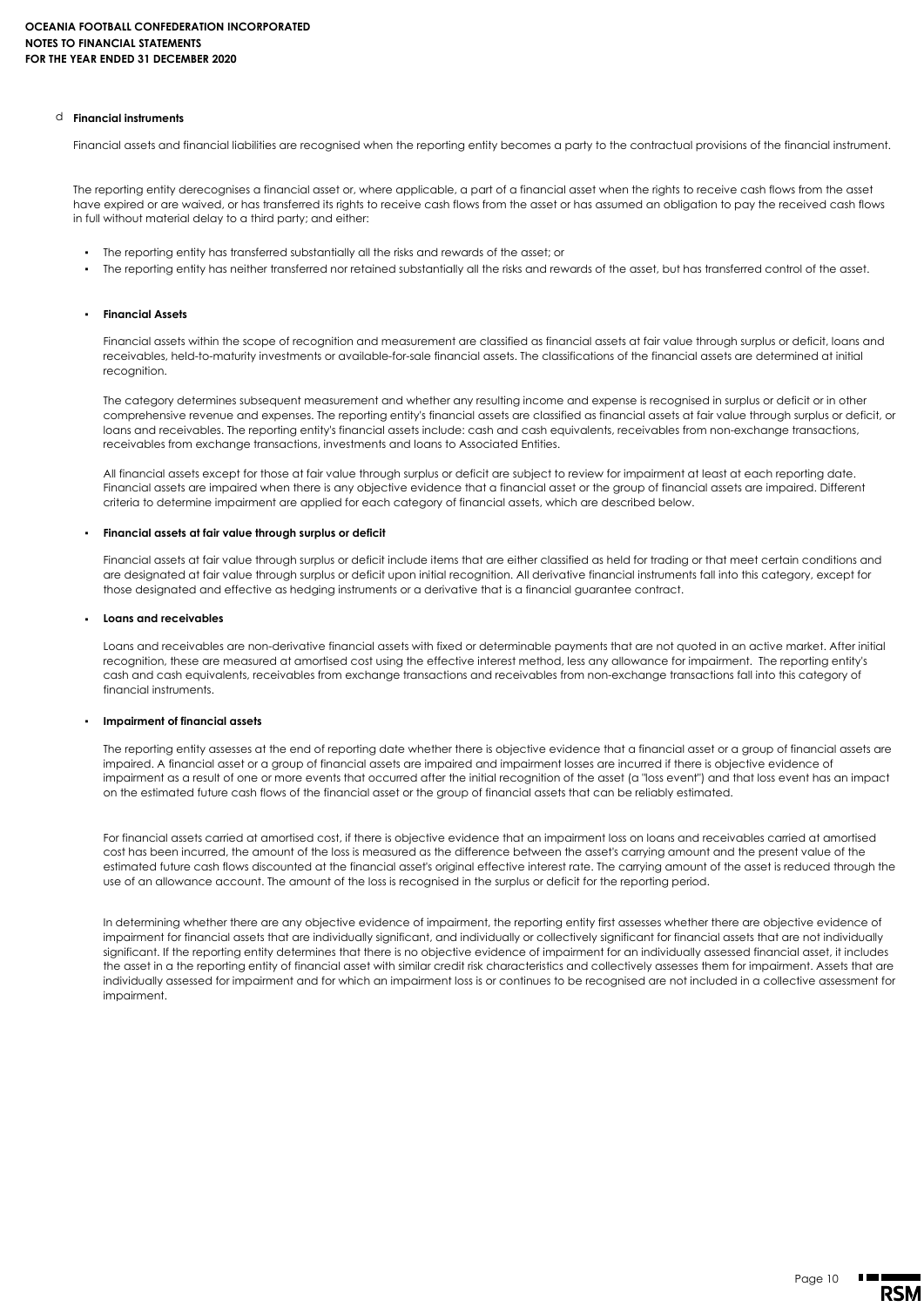If in a subsequent period, the amount of the impairment loss decreases and the decrease can be related objectively to an event occurring after the impairment was recognised, the previously recognised impairment loss is reversed by adjusting the allowance account. If the reversal results in the carrying amount exceeding its amortised cost, the amount of the reversal is recognised in surplus or deficit.

#### ▪ **Financial liabilities**

The reporting entity's financial liabilities include trade and other creditors, and employee entitlements.

All financial liabilities are initially recognised at fair value (plus transaction cost for financial liabilities not at fair value through surplus or deficit) and are measured subsequently at amortised cost using the effective interest method except for financial liabilities at fair value through surplus or deficit.

#### e **Cash and cash equivalents**

Cash and cash equivalents are short term, highly liquid investments that are readily convertible to known amounts of cash and which are subject to an insignificant risk of changes in value.

#### f **Inventories**

- Inventories held for consumption in the provision of services that are sold on a commercial basis are measured at the lower of cost and net realisable value.
- Inventory held for distribution at no charge or for nominal charge or for consumption are measured at cost adjusted for any loss of service potential.

g **Investment properties**<br>Investment properties are properties held either to earn rental income or for capital appreciation or for<br>business, for supply of goods or services or for administrative purposes. Investment prope Investment properties are properties held either to earn rental income or for capital appreciation or for both, but not for sale in the ordinary course of business, for supply of goods or services or for administrative purposes. Investment properties are measured initially at cost, including transaction costs. Investment properties acquired through non-exchange transactions are measured at fair value at the date of acquisition.

Subsequent to initial recognition, investment properties are measured using cost model where the investment property is carried at cost less accumulated depreciation and any accumulated impairment losses. Depreciation is calculated on a straight line basis over a twenty five year period.

When an owner-occupied property changes its use to an investment property, the property is remeasured to fair value and any gains arising on remeasurement is recognised in surplus or deficit to the extent that it reverses a previous impairment loss on the specific property, with any remaining gain recognised in Other Comprehensive Revenue and Expense and presented in the asset revaluation reserve in equity.

The reporting entity has no restrictions on the realisability of its investment properties and no contractual obligations to either purchase, construct or develop investment properties or for repairs maintenance and enhancements.

### h **Property, plant and equipment**

Items of property, plant and equipment are measured at cost less accumulated depreciation and impairment losses. Cost includes expenditure that is directly attributable to the acquisition of the asset. Where an asset is acquired through a non-exchange transaction, its cost is measured at its fair value as at the date of acquisition.

All items of property, plant and equipment are initially recorded at cost and depreciated as outlined below. Initial cost includes the purchase consideration, and those costs directly attributable to bringing the asset to the location and condition necessary for its intended use.

Subsequent expenditure to an item of property, plant or equipment is added to its gross carrying amount when such expenditure either increases the future economic benefits beyond its existing service potential, or is necessarily incurred to enable future economic benefits to be obtained.

Depreciation methods, useful lives and residual values are reviewed at each reporting date and are adjusted if there is a change in the expected pattern of consumption of the future economic benefits or service potential embodied in the asset.

Where an item of property, plant and equipment is disposed of, the gain or loss recognised in the statement of comprehensive revenue and expense is calculated as the difference between the net sale price and the carrying amount of the asset.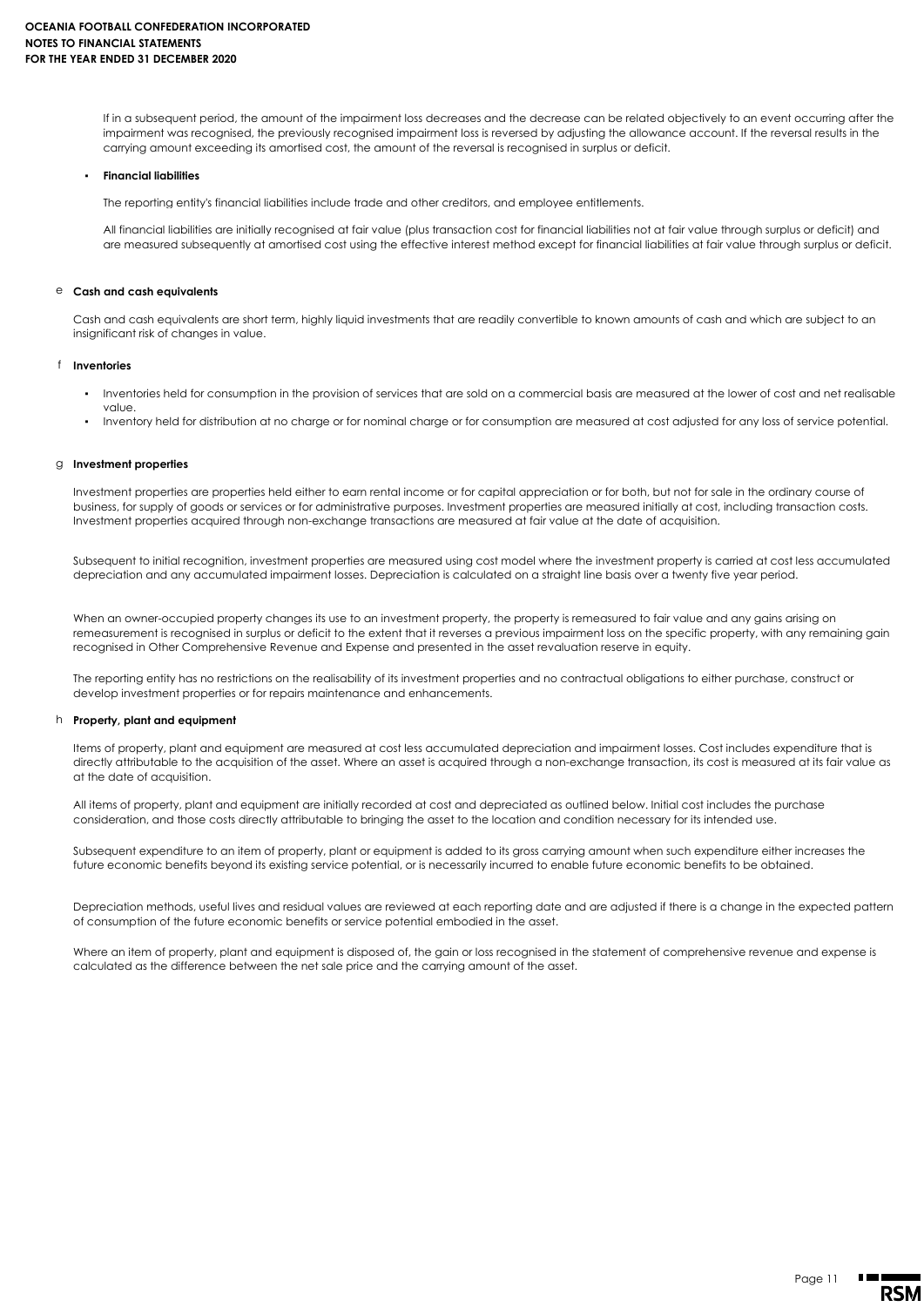Home of Football Stage 2 is under development and is shown as Capital Work in Progress with nil depreciation.

Depreciation is charged using the straight-line method to allocate their depreciable amounts over the useful life of the asset:

| $\blacksquare$ | <b>Buildinas</b>              | 20 - 30 Years  |
|----------------|-------------------------------|----------------|
|                | • Plant and eauipment         | 5 years        |
|                | • Motor vehicles              | 5 years        |
|                | • Office equipment            | 5 years        |
|                | • Leasehold Land Improvements | 8 - 30 Years   |
|                | • Furniture & Fittinas        | $2 - 10$ vears |
|                |                               |                |

#### i **Intangible assets**

**Software** 

Costs incurred in developing software systems and costs incurred in acquiring software and licenses that will contribute to future financial benefits through revenue generation or cost reduction are capitalised to software and systems. Costs capitalised include external direct costs services, direct payroll and payroll related costs of employees' time spent on the development. Amortisation is calculated on a straight line basis over a two and half year period.

Development costs include only those costs directly attributable to the development phase and are only recognised following completion of technical feasibility and where the company has an intention and ability to use the asset.

#### j **Leases**

Payments on operating lease agreements, where the lessor retains substantially the risk and rewards of ownership of an asset, are recognised as an expense on a straight-line basis over the lease term.

#### k **Significant judgements and estimates**

In preparing the financial statements, the reporting entity is required to make judgments, estimates and assumptions that affect the reported amounts of revenues, expenses, assets and liabilities, and the disclosure of contingent liabilities, at the end of the reporting period. The uncertainty from these assumptions and estimates could result in outcomes that may result in a material adjustment to the carrying amount of the asset or liability.

The reporting entity base their assumptions and estimates on parameters available when the financial statements are prepared. However, existing circumstances and assumptions about future developments may change due to market changes or circumstances arising beyond the control of the reporting entity. Such changes are reflected in the assumptions when they occur.

#### l **Income Tax**

The reporting entity is exempt from Income Tax under section CW46 of the Income Tax 2007, as it is a promoter of amateur sport.

#### m **Goods and Services Tax (GST)**

All amounts in the statement of financial performance and statement of cash flows are stated exclusive of GST, only accounts receivable and accounts payable are stated inclusive of GST in the statement of financial position.

#### n **Grants in Advance**

Income with a condition of 'use or return' is recognised as 'deferred income' once received by the Society. Once income is used, the 'deferred income' liability is reduced and revenue for the same amount is recognised in the statement of comprehensive revenue and expense.

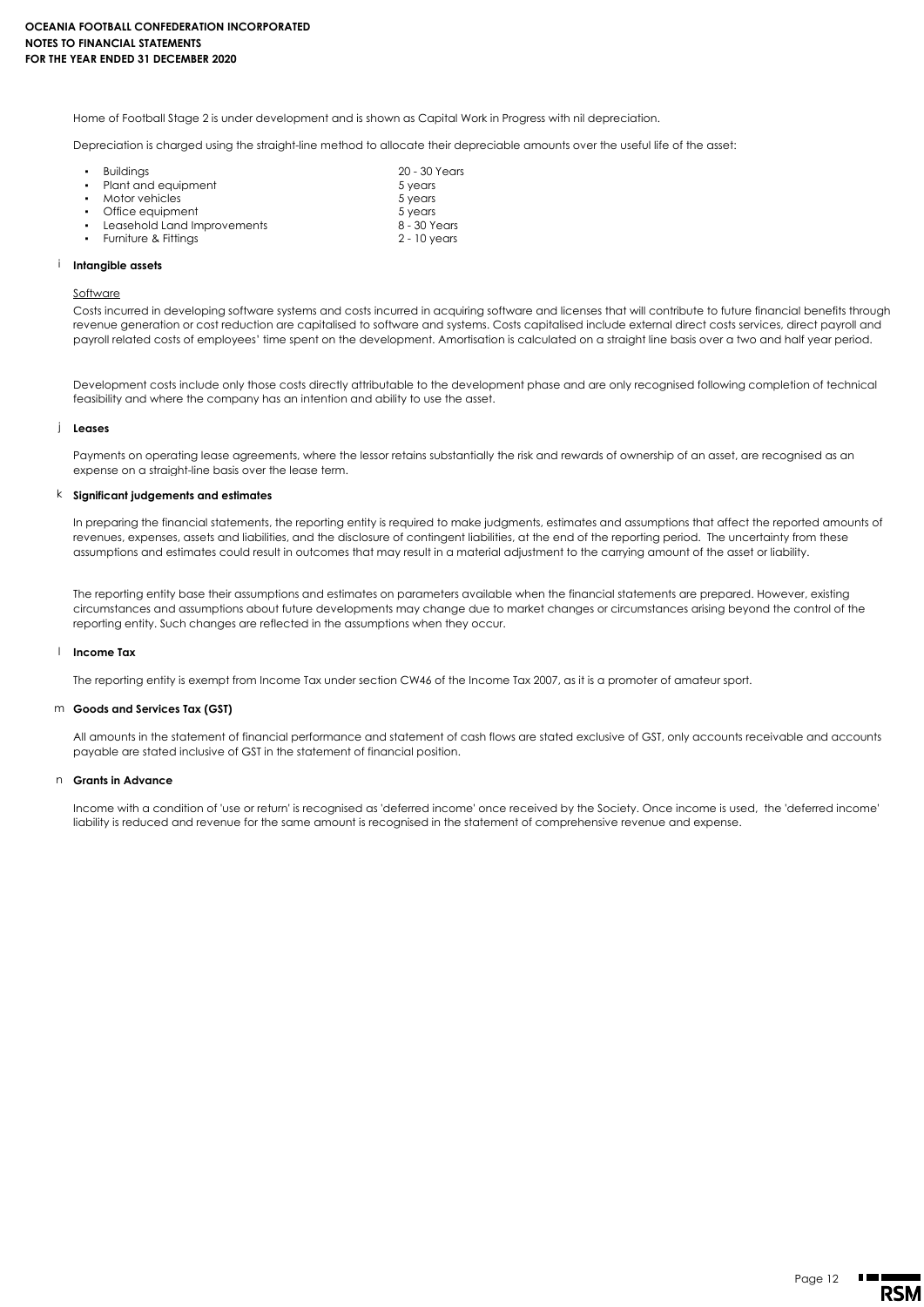### **OCEANIA FOOTBALL CONFEDERATION INCORPORATED NOTES TO FINANCIAL STATEMENTS FOR THE YEAR ENDED 31 DECEMBER 2020**

|                                                                    | 2020               | 2019               |
|--------------------------------------------------------------------|--------------------|--------------------|
| 5 Grant Revenue - Non Exchange                                     | \$                 | s                  |
| <b>FIFA Grants</b>                                                 | 14,306,127         | 14,015,167         |
| Just Play Grants                                                   | 1,636,109          | 1,422,954          |
| <b>UEFA Assist Grants</b>                                          | 1,207,666          | 602,907            |
|                                                                    | 17,149,902         | 16,041,028         |
|                                                                    | 2020               | 2019               |
| 6 Other Operating Revenue (Revenue from Non Exchange transactions) | \$                 | S                  |
| Sponsorship Income                                                 |                    | 88,145             |
| Members Subscription Fees                                          | 5,500              | 5,500              |
| Others                                                             | 195,370            |                    |
|                                                                    | 200,870            | 93,645             |
|                                                                    | 2020               | 2019               |
| 7 Other Operating Revenue (Revenue from Exchange transactions)     | \$                 | S                  |
| Competitions income                                                | 2,500              | 41,092             |
| Exchange Gain                                                      | 15,404             | 342,282            |
| Hireage and Rental Income                                          | 2,733              | 36,319             |
| Others                                                             | 69,867             | 29,343             |
|                                                                    | 90,503             | 449,037            |
|                                                                    |                    | 2019               |
| 8 Grants Expense                                                   | 2020               | S                  |
| <b>Member Associations</b>                                         | \$                 |                    |
| American Samoa                                                     | 269,847            | 200,000            |
| Cook Islands                                                       | 255,898            | 361,770            |
| Fiji                                                               | 567,521            | 438,596            |
| Kiribati                                                           | 48,836             |                    |
| New Zealand                                                        | 518,794<br>320,438 | 470,703<br>348,017 |
| New Caledonia                                                      | 302,850            | 215,354            |
| Papua New Guinea<br>Samoa                                          | 346,425            | 297,265            |
| Solomon Islands                                                    | 511,981            | 450,557            |
| Tahiti                                                             | 530,402            | 489,675            |
| Tonga                                                              | 530,031            | 427,486            |
| Tuvalu                                                             | 39,599             |                    |
| Vanuatu                                                            | 617,310            | 404,904            |
|                                                                    | 4,859,933          | 4,104,327          |
|                                                                    | 2020               | 2019               |
| <b>Others</b>                                                      | \$                 | \$                 |
| India (Western India FA)                                           | 36,579             | 13,217             |
| OFC Champions League Clubs                                         | 200,000            |                    |
|                                                                    | 236,579            | 13,217             |
| Less:                                                              | 2020               | 2019               |
| <b>Cancelled Grants</b>                                            | s                  | \$                 |
| American Samoa                                                     | (300,000)          |                    |
| Fiji                                                               | (201, 658)         |                    |
| Papua New Guinea                                                   | (136, 054)         |                    |
|                                                                    | (637, 712)         | $\sim$             |

Based on the decision made in Executive Committee meeting held in September 2019, all grants that are not used by the agreed dates are cancelled.

Total Grants Expense 4,117,544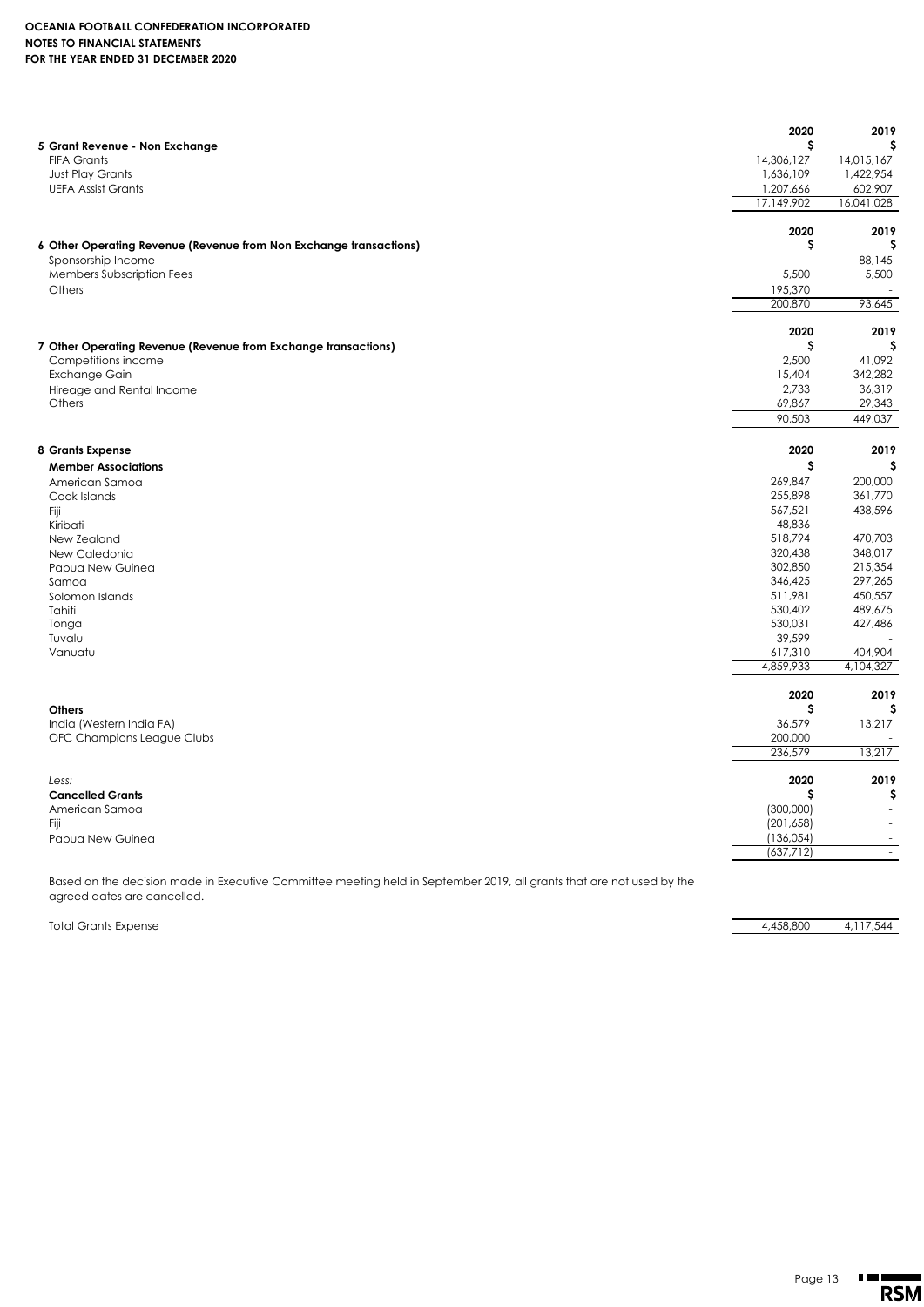|                                            | 2020       | 2019      |
|--------------------------------------------|------------|-----------|
| 9 Other Operating Expenses                 | \$         | s         |
| Accounting and Audit Fees                  | 19,148     | 170.464   |
| Apparel                                    | 18,291     | 32,139    |
| Auditor of the financial statements        | 26,516     | 27,878    |
| <b>Bad debts</b>                           | 20,344     | 132,926   |
| <b>Bank Charges</b>                        | 11,268     | 10,740    |
| Banner, Signage & Equipment                | 162,213    | 87,220    |
| <b>Broadcasting Fees</b>                   | 31,537     | 6,773     |
| <b>Brokerage and Commission</b>            | 9,167      | 9,167     |
| Cleaning                                   | 35,342     | 27,227    |
| Computer Expenses                          | 22,782     | 28,670    |
| <b>Contractor &amp; Consultant Fees</b>    | 778,047    | 543,331   |
| <b>Educational and Course Resources</b>    | 621,659    | 173,134   |
| Entertainment                              | 18,089     | 14,214    |
| Freight, Courier & Postage                 | 91,435     | 177,897   |
| General Expenditure                        | 32,361     | 15,291    |
| Gifts & Donations                          | 6,055      | 7,598     |
| Insurance                                  | 169,900    | 147,153   |
| Lease                                      | 114,110    | 28,479    |
| Legal                                      | 434,661    | 757,061   |
| License                                    | 246,402    | 261,608   |
| Marketing and Promotion                    | 59,282     | 45,845    |
| Medical                                    | 12,791     | 11,170    |
| Membership & Subscription                  | 60,275     | 26,432    |
| Motor Vehicle Costs                        | 14,739     | 85,540    |
| Photography and Video                      | 6,305      | 11,473    |
| Power and Gas                              | 29,651     | 48,186    |
| Printing & Stationery                      | 11,618     | 25,669    |
| Rates, Body Corp, Rent & Water             | 82,564     | 91,015    |
| <b>Relocation Costs</b>                    | 5,018      | 9,920     |
| Repairs and Maintenance                    | 41,544     | 65,751    |
| Security                                   | 17,138     | 12.147    |
| Telecommunication                          | 61,426     | 70,862    |
| <b>Training and Education</b>              |            | 881       |
| Translation                                | 43,604     | 45,920    |
| <b>Travelling Expenses</b>                 | 940,684    | 3,267,478 |
| Venue Hire and Associated Costs            | 3,424      | 81,643    |
| Website Management and Maintenance         | 18,455     | 39,400    |
|                                            | 4,277,842  | 6,598,301 |
|                                            |            |           |
|                                            | 2020<br>\$ | 2019<br>s |
| 10 Loss on Impairment                      | ÷,         |           |
| Write down - Property, Plant and Equipment |            | 546,555   |
|                                            | $\sim$     | 546,555   |
|                                            | 2020       | 2019      |
| 11 Cash and Cash Equivalents               | \$         | \$        |

Cash and Cash Equivalents 21,597,191 13,943,769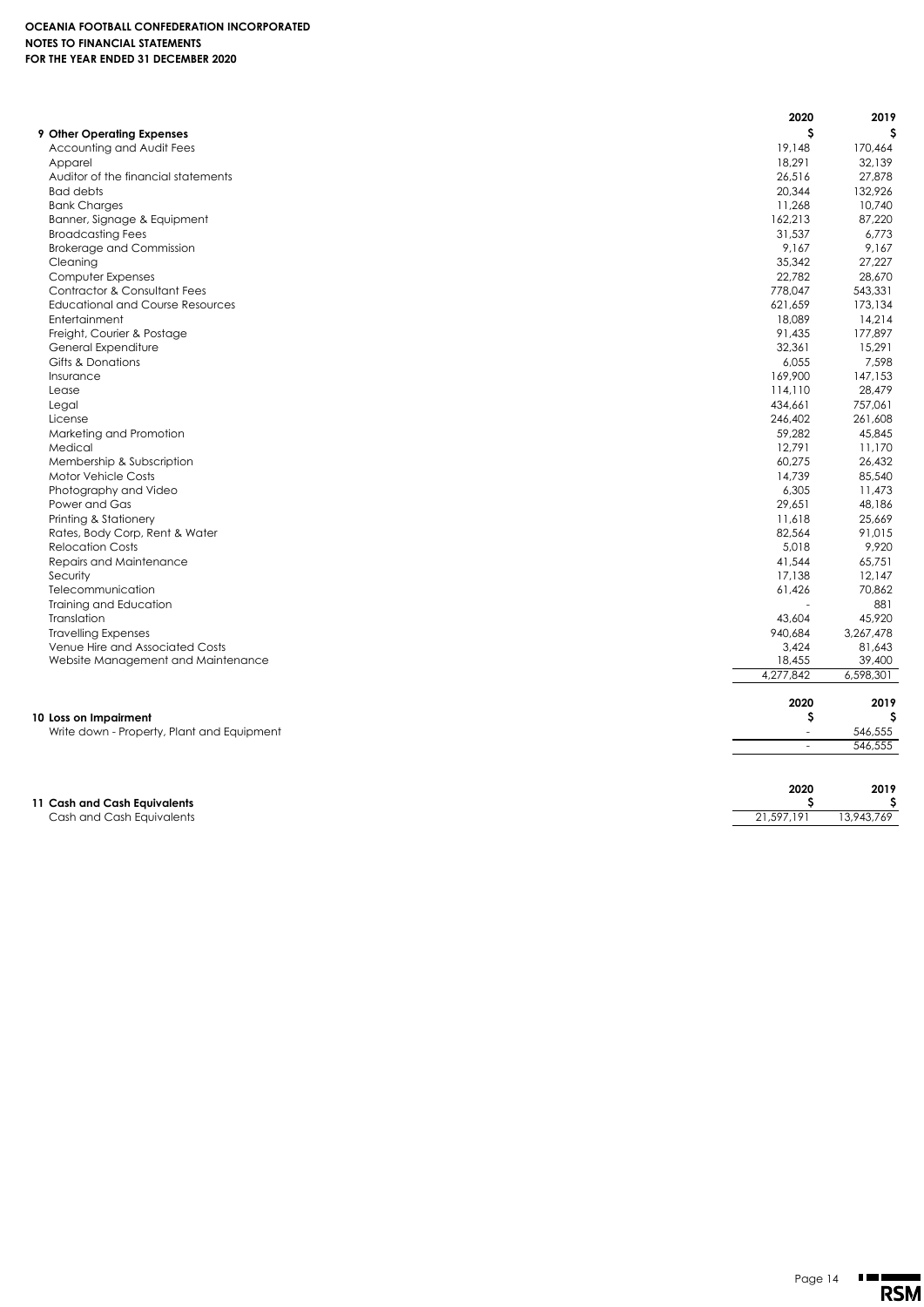|                                                                                                                                                                | 2020            | 2019              |
|----------------------------------------------------------------------------------------------------------------------------------------------------------------|-----------------|-------------------|
| 12 Receivable/(Payable) from Members                                                                                                                           | s               | S                 |
| American Samoa                                                                                                                                                 | 10,500          | (21, 340)         |
| Cook Islands                                                                                                                                                   | 38,521          | 40,706            |
| Fiji                                                                                                                                                           | 39,698          | 74,349            |
| New Zealand                                                                                                                                                    | 481             | (3, 595)          |
| New Caledonia                                                                                                                                                  | 83,245<br>3,352 | 19,437<br>199,315 |
| Papua New Guinea<br>Samoa                                                                                                                                      | (37,998)        | (8, 187)          |
| Solomon Islands                                                                                                                                                | 65,905          | 23,651            |
| Tahiti                                                                                                                                                         | 27,834          | 40,838            |
| Tonga                                                                                                                                                          | (84, 287)       | 17,994            |
| Vanuatu                                                                                                                                                        | 48,233          | 28,684            |
| Other - Western India                                                                                                                                          | 5,765           | 6,783             |
|                                                                                                                                                                | 201,247         | 418,636           |
| The above amounts include Just Play prepaid grants of \$44,574 and Education Centre prepaid grants of \$172,555 (2019:<br>\$114,102 and \$41,807 respectively) |                 |                   |
|                                                                                                                                                                | 2020            | 2019              |
| 13 Receivables from Exchange Transactions                                                                                                                      | s               | S                 |
| Accrued Revenue                                                                                                                                                | 201,564         | 345,113           |
| <b>Account Receivables</b>                                                                                                                                     | 422,558         | 463,320           |
| <b>Other Receivables</b>                                                                                                                                       | 51,948          | 169,317           |
| Provision for Bad Debts                                                                                                                                        | (440, 072)      | (444, 349)        |
|                                                                                                                                                                | 235,998         | 533,401           |
|                                                                                                                                                                | 2020            | 2019              |
| 14 Receivables from Non - Exchange Transactions                                                                                                                | \$              | \$                |
| <b>Account Receivables</b>                                                                                                                                     | 477,065         | 149,013           |
|                                                                                                                                                                |                 |                   |
|                                                                                                                                                                | 2020            | 2019              |
| 15 Prepayments                                                                                                                                                 | \$              | S                 |
| Other                                                                                                                                                          | 150,574         | 49,165            |
|                                                                                                                                                                | 150,574         | 49,165            |
|                                                                                                                                                                | 2020            | 2019              |
| <b>16 Taxes Receivable</b>                                                                                                                                     | s               | \$                |
| <b>GST Receivable</b>                                                                                                                                          | 132,913         | 69,987            |
|                                                                                                                                                                | 2020            | 2019              |
| 17 Inventory                                                                                                                                                   | \$              | \$                |
| Just Play Kits                                                                                                                                                 |                 | 1,942             |
| <b>Football Equipments</b>                                                                                                                                     | 38,634          | 327,707           |
|                                                                                                                                                                | 38,634          | 329,649           |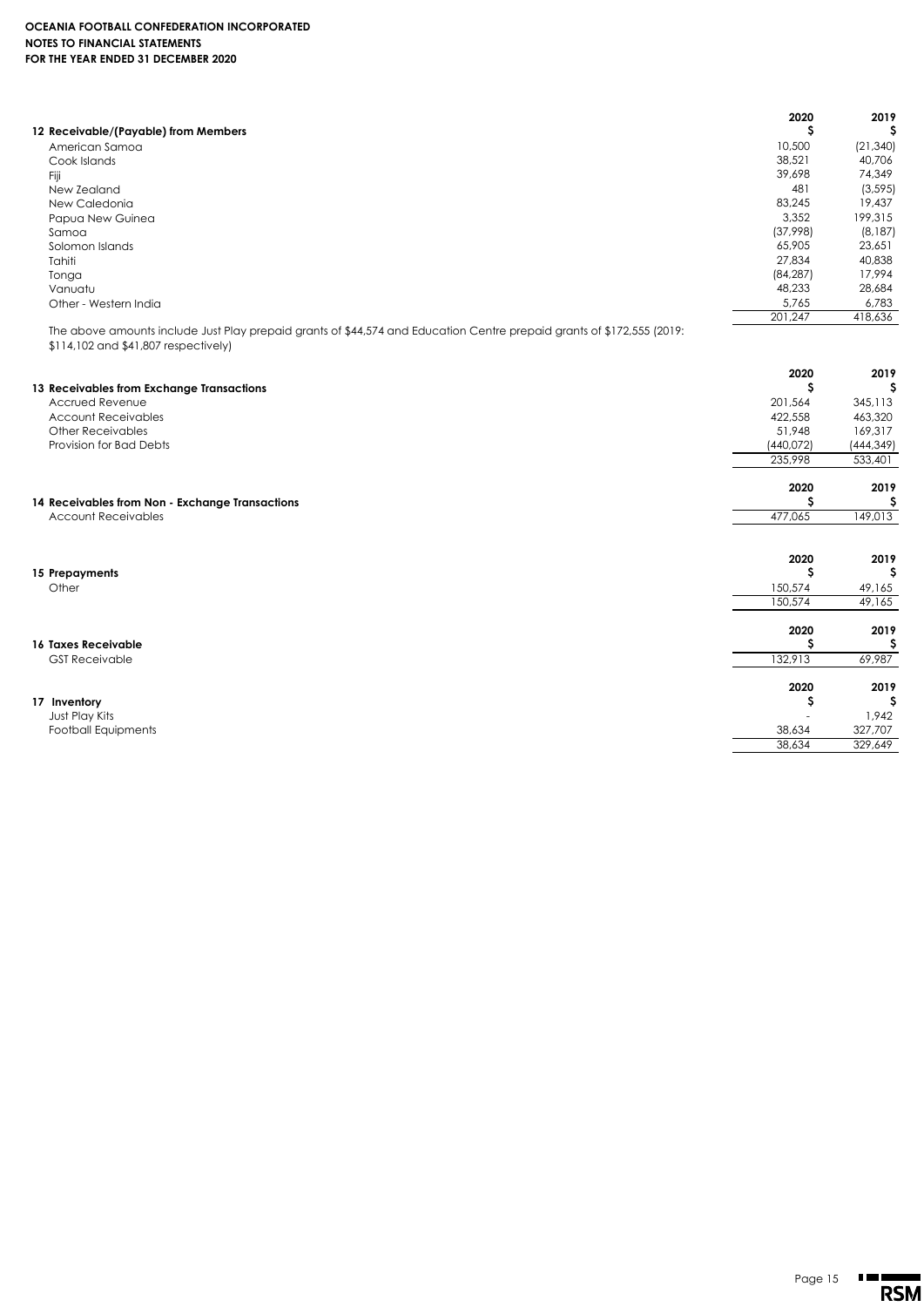#### **OCEANIA FOOTBALL CONFEDERATION INCORPORATED NOTES TO FINANCIAL STATEMENTS FOR THE YEAR ENDED 31 DECEMBER 2020**

#### **18 Property, Plant and Equipment**

|                             | Opening   |                |                          |                          |                          |                          |              |
|-----------------------------|-----------|----------------|--------------------------|--------------------------|--------------------------|--------------------------|--------------|
|                             | balance   | Additions /    | Other -                  |                          |                          | Impairment               | Closing      |
|                             | 2020      | Revaluations   | <b>Transfers</b>         | Depreciation             | <b>Disposals</b>         | losses                   | balance 2020 |
| <b>Buildings</b>            | 1,130,765 | $\overline{a}$ | $\overline{\phantom{a}}$ | 100,856                  | 1.607                    | $\sim$                   | 1,028,302    |
| Plant and equipment         | 224,588   | 53,280         | $\overline{\phantom{a}}$ | 44,460                   | 30.131                   |                          | 203.277      |
| Motor vehicles              | 9.512     | 751            | $\overline{\phantom{a}}$ | 3.931                    | 440                      | $\sim$                   | 5.892        |
| Office equipment            | 86,270    | 65.446         |                          | 65.873                   | 5.759                    |                          | 80,084       |
| Furniture & Fittings        | 26,350    | 5.517          | $\overline{\phantom{a}}$ | 5.238                    | $\overline{\phantom{a}}$ | $\sim$                   | 26.629       |
| Leasehold Land Improvements | 4,024,024 | 71.931         | $\overline{\phantom{a}}$ | 745.754                  | $\overline{\phantom{a}}$ |                          | 3,350,202    |
| Capital Work in Progress    | 2,709,621 | .311,726       | $\sim$                   | $\overline{\phantom{a}}$ | $\overline{\phantom{a}}$ | $\overline{\phantom{a}}$ | 4,021,347    |
| Total                       | 8,211,128 | ,508,651       | $\overline{\phantom{a}}$ | 966.112                  | 37.937                   |                          | 8.715.730    |
|                             |           |                |                          |                          |                          |                          |              |

|                                 |            | 2020                     |           |            | 2019         |           |
|---------------------------------|------------|--------------------------|-----------|------------|--------------|-----------|
|                                 |            |                          |           |            |              |           |
|                                 |            | Accumulated              | Net book  |            | Accumulated  | Net book  |
|                                 | Cost       | depreciation             | value     | Cost       | depreciation | value     |
| Buildings (i)                   | 2,546,008  | .517.707                 | 028.301   | 2.550.061  | 419.298      | ,130,765  |
| Plant and equipment (i)         | 377.581    | 174,305                  | 203.276   | 395.167    | 170.579      | 224,588   |
| Motor vehicles                  | 88.151     | 82.258                   | 5.892     | 117.374    | 107.862      | 9.512     |
| Office equipment                | 839,341    | 759.257                  | 80,084    | 1,106,658  | 1,020,389    | 86,270    |
| Furniture & Fittings            | 95.367     | 68.739                   | 26,628    | 467.984    | 441.635      | 26,350    |
| Leasehold Land Improvements (i) | 6.328.625  | 2.978.423                | 3,350,202 | 6.256.694  | 2.232.669    | 4,024,024 |
| Capital Work in Progress        | 4.021.347  | $\overline{\phantom{a}}$ | 4.021.347 | 2.709.621  |              | 2,709,621 |
| Total                           | 14.296.419 | 5.580.689                | 8,715,730 | 13,603,560 | 5.392.432    | 8.211.128 |

(i) The total value of the Home of Football Stage 1 development, included in these asset classes at fair value is \$6,853,860.

OFC has a License to Occupy a building it owns, on land at 12 Maurice Road, Mt. Smart Recreation Reserve leased from Auckland Council at \$2,377 per month pursuant to an agreement dated 28 October 1998. The initial term of the license expired on 28 February 2019 and has been renewed for a further term of 20 years and 364 days.

An Agreement to Lease was signed on 13 September 2013, varied by agreements dated 30 August 2016 and 16 May 2017, pursuant to which Auckland Council agrees to lease to OFC part of the land at the Ngahue Reserve situated at 62-80 College Road, St Johns Auckland for thirty years. As part of the lease OFC has the right to construct the OFC Home of Football.

#### **19 Intangible assets**

Total Intangible Assets

| Jpening |                          | Other -   |              |                  | Impairment | Closing      |
|---------|--------------------------|-----------|--------------|------------------|------------|--------------|
| balance | <b>Additions</b>         | Transfers | Amortisation | <b>Disposals</b> | losses     | balance 2020 |
| 496.267 | $\overline{\phantom{a}}$ | -         | 496.267      | -                |            |              |

|                              | Cost      | 2020<br>Accumulated<br>amortisation | Net book<br>value | Cost     | 2019<br>Accumulated<br>amortisation | Net book<br>value |
|------------------------------|-----------|-------------------------------------|-------------------|----------|-------------------------------------|-------------------|
| Intangible Assets - software | 1.677.971 | .677.971                            |                   | ,677,971 | 1.181.704                           | 496,267           |
| Total                        | ,677,971  | .677.971                            |                   | .677.971 | .181.704                            | 496,267           |

### **20 Investment Property \$ \$**

| Investment Property         |           |           |
|-----------------------------|-----------|-----------|
| Opening Balance (1 January) | 1.796.960 | 1,912,898 |
| Depreciation                | 115,938   | 115,938   |
|                             | .681.022  | .796,960  |

Page 16

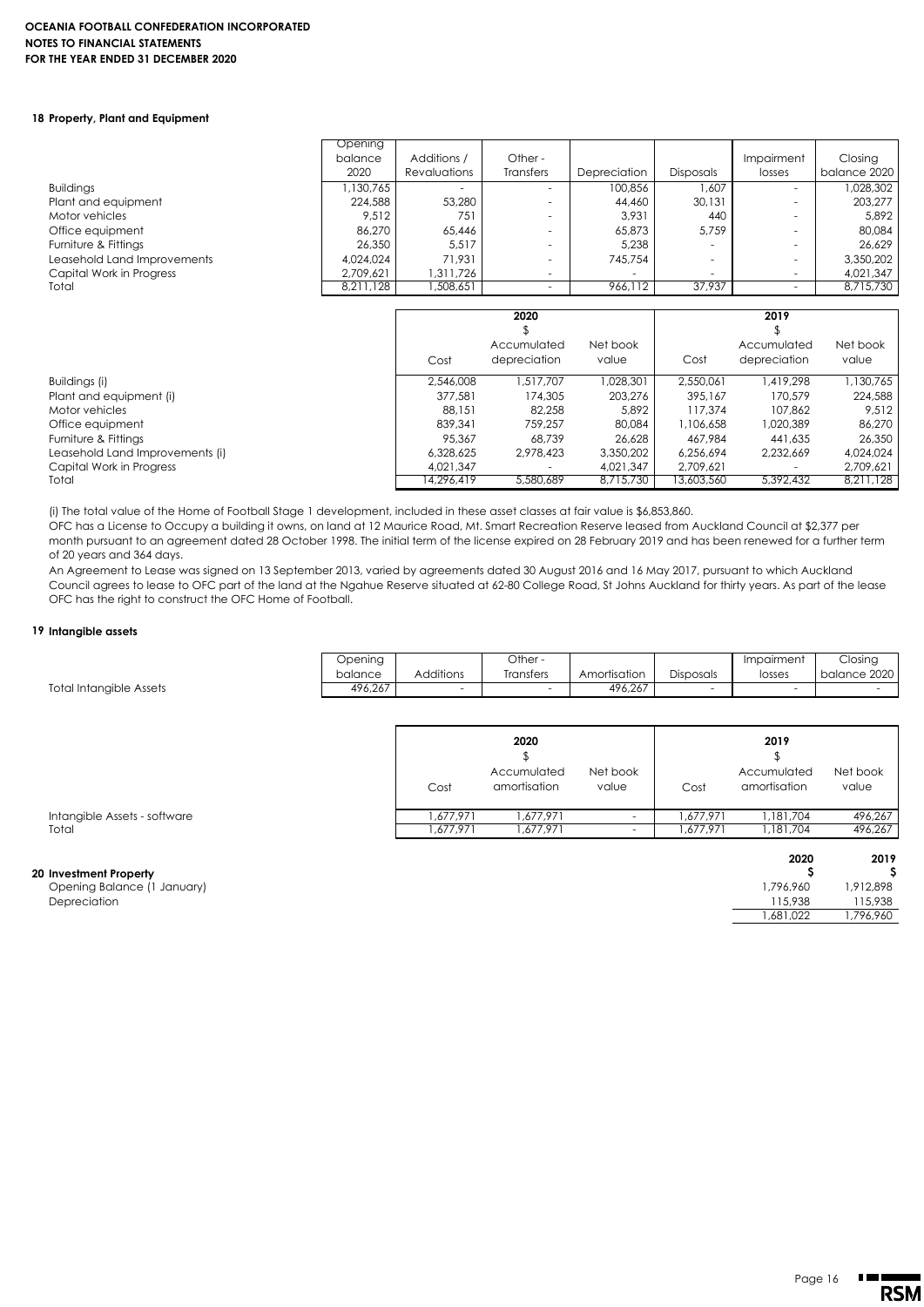#### **OCEANIA FOOTBALL CONFEDERATION INCORPORATED NOTES TO FINANCIAL STATEMENTS FOR THE YEAR ENDED 31 DECEMBER 2020**

| 21 Trade and Other Payables                     | 2020<br>s  | 2019      |
|-------------------------------------------------|------------|-----------|
| <b>Trade Creditors</b>                          | 431,137    | 755,095   |
| Credit Card Payable                             | 2,002      | 10,554    |
| Accruals                                        | 2,713,288  | 2,316,756 |
| <b>Other Creditors</b>                          | 30,451     | 40,762    |
|                                                 | 3,176,878  | 3,123,167 |
|                                                 | 2020       | 2019      |
| 22 Deferred Income / Grants Received in Advance |            |           |
| <b>FIFA</b>                                     | 15,568,272 | 8,746,642 |
| NZ Aid Programme                                | 526,867    | 501,532   |
| Australian Aid Programme                        |            | 2,779     |
| <b>UEFA Foundation</b>                          | 134,179    | (5,004)   |
| <b>UNICEF Pacific</b>                           |            | 246,951   |
|                                                 | 16,229,318 | 9,492,901 |
|                                                 | 2020       | 2019      |
| 23 Tax Payable                                  |            | S         |
| <b>PAYE Payables</b>                            | 104,722    | 84,963    |
|                                                 | 104,722    | 84,963    |
|                                                 | 2020       | 2019      |
| 24 Employee Entitlements                        |            | -S        |
| Payroll Accrual                                 | 9,119      | 27,063    |
| Holiday Pay Provision                           | 255,382    | 298,197   |
|                                                 | 264,501    | 325,260   |

#### **25 Term Loans**

FIFA has part funded the Home of Football project, by way of an unsecured term loan of US\$10 Million carrying nil rate of interest. This loan was to be repaid in 4 annual instalments of US\$2.5 Million each, commencing from 2015. The repayment was to be deducted by FIFA from its annual grant. In 2016 FIFA has granted a loan repayment break to OFC and repayments resumed in 2018. Instead of repaying US\$2.5 Million in 2018, FIFA agreed that OFC repay US\$4.0 Million (NZ\$5,130,178) which was paid in 2018. US\$1.75 Million (NZ\$2,244,453) was paid in 2019 and the final balance of US\$1.75 Million (NZ\$2,596,440) was paid on 7 February 2020.

### **26 Related Party Transactions**

#### **Key Management Personnel**

The key management personnel consist of members of the OFC Executive Committee and the OFC General Secretary who are paid fees and remuneration for services rendered to the Reporting entity.

Members are related parties of their individual members associations. Transactions with these associations have been disclosed throughout the financial statements.

The individual compensation of the OFC Executive Committee members, including the OFC President, consists of director fees of NZD\$60,000 per annum. On 4th September 2020, as per the decision of the OFC Congress, the directors fees increased to NZD\$80,000 per member per annum. It is noted that the OFC President waived his entitlements in 2020. Furthermore William Lai, Executive Committee Member of Solomon Islands, renounced \$5,000 of his fees (2019: nil).

The aggregate remuneration of the Executive Committee and fees are as follows:

| 2020                                         | 2019    |
|----------------------------------------------|---------|
|                                              |         |
| 685,167<br>Total fees of Executive Committee | 551,366 |
| Number of persons                            | 13      |

The General Secretary's annual remuneration for the 2020 financial year is \$281,402 (2019: \$256,770).

It is noted that, in addition to remuneration paid, the General Secretary is entitled to the usage of a company car, life and health insurance which is estimated at \$12,655 (2019: \$14,571).

#### **Remuneration, Compensation provided to close family members of key management personnel**

During the reporting period, total remuneration and compensation of \$0 was provided by the reporting entity to employees who are close family members of key management personnel.

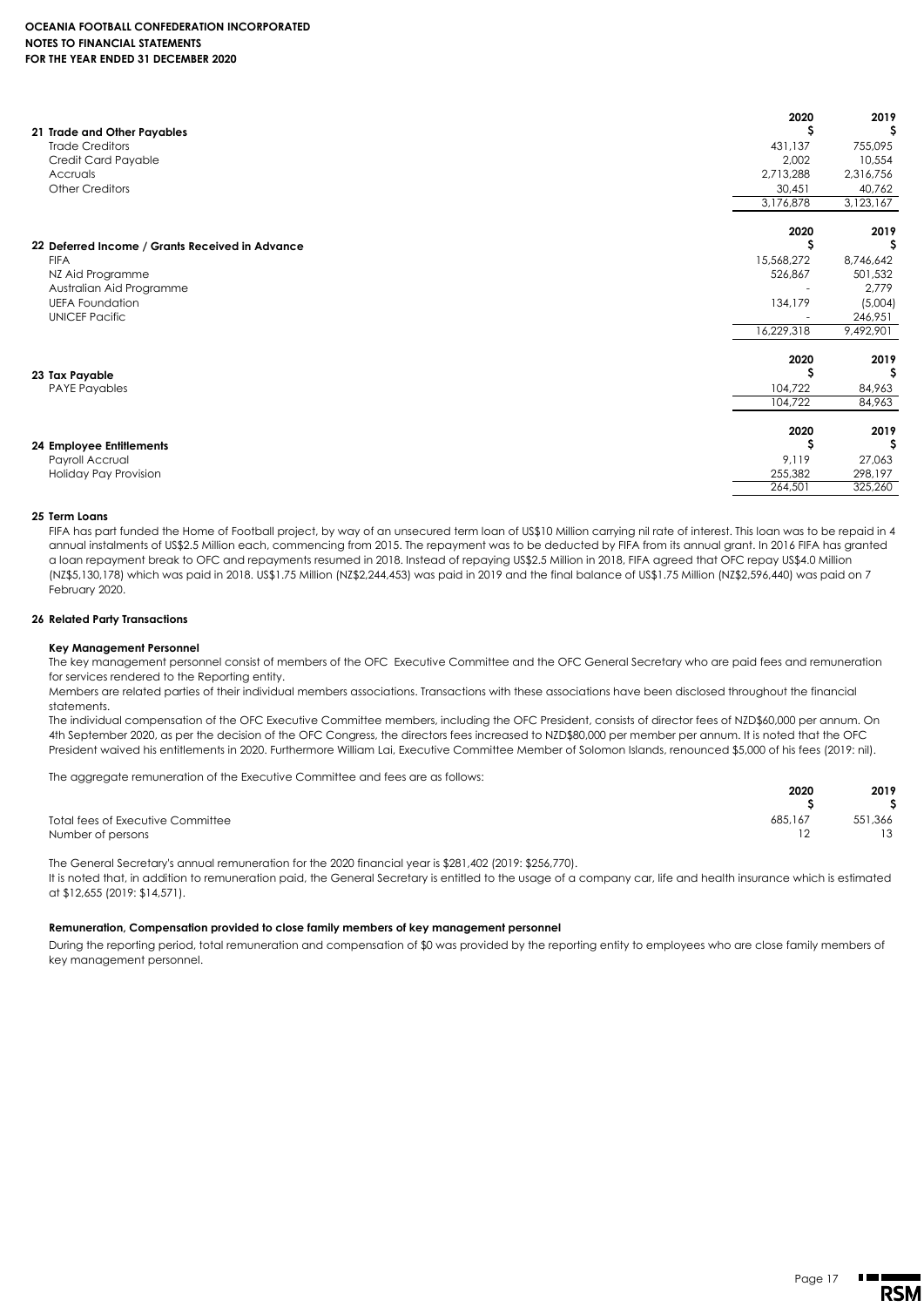#### **27 Operating leases**

Operating leases relate to motor vehicles and leasehold land. OFC does not have an option to purchase the leased assets at the expiry of the lease period. Minimum lease payments below are based on the total of future committed lease payments.

| 2020    | 2019    |
|---------|---------|
|         |         |
| 97.766  | 60.016  |
| 188,157 | 114.096 |
| 404.090 | 432.614 |
| 690.013 | 606.726 |
|         |         |

#### **28 Categories of Financial Assets and Liabilities**

The carrying amounts of financial instruments presented in the Statement of Financial Position relate to the following categories of assets and liabilities:

| Financial assets                           |            |            |
|--------------------------------------------|------------|------------|
| Loans and receivables                      | 2020       | 2019       |
| Cash and Cash Equivalents                  | 21,597,191 | 13,943,769 |
| Receivable from Associated Entities        | 201.247    | 418,636    |
| Receivables from Exchange Transactions     | 235,998    | 533,401    |
| Receivables from Non-Exchange Transactions | 477.065    | 149,013    |
| Prepayments                                | 150,574    | 205,074    |
| <b>Taxes Receivable</b>                    | 132,913    | 69,987     |
|                                            | 22,794,989 | 15,319,879 |
| Financial liabilities                      | 2020       | 2019       |
| At amortised cost                          | S          |            |
| Trade and Other Creditors                  | 3,176,878  | 3,123,167  |
| Grants Received in Advance                 | 16,229,318 | 9,492,901  |
| <b>Taxes Payable</b>                       | 104,722    | 84,963     |
| Term Loans                                 |            | 2,490,589  |
|                                            | 19,510,919 | 15,191,621 |

#### **29 Capital Commitments**

At balance date capital commitments of \$4,813,177 (2019: \$508k) existed. All capital commitments below are related to Home of Football and E-Learning projects.

|                                 |                         |                                       |                   | <b>Payments</b> |                           |            |                              |
|---------------------------------|-------------------------|---------------------------------------|-------------------|-----------------|---------------------------|------------|------------------------------|
|                                 |                         |                                       | <b>Contracted</b> |                 | made up to To be paid for |            | <b>Total at Committed at</b> |
| Project                         | Service                 | <b>Consultant</b>                     | Value             | 31.12.2020      | 2020                      | 31.12.2020 | 31.12.2020                   |
| Home of Football                | Architect               | Respond                               | 171,720           | 147,434         | 2,970                     | 150,404    | 21,316                       |
| Home of Football                | Construction            | Southbase                             | 5,084,100         | 277,765         | 366,455                   | 644,220    | 4,439,880                    |
| Home of Football                | Engineering             | <b>RCP</b>                            | 93,000            | 54,338          | 7.750                     | 62,088     | 30,912                       |
| Home of Football                | Quantity surveyor       | Cuesko Ltd                            | 113,000           | 60,000          | 5,000                     | 65,000     | 48,000                       |
| Home of Football                | Services engineer       | 22 Degrees                            | 83.120            | 69.043          | 786                       | 69.828     | 13,292                       |
| Home of Football                | Land surveyor           | Surveyworx                            | 21,910            | 4,340           |                           | 4,340      | 17,570                       |
| Home of Football                | Legal                   | Meredith Connell                      | 5,924             |                 |                           |            | 5,924                        |
| Home of Football                | Environmental engineer  | Soil and Rock Consultants             | 47,300            | 36,397          | 2,939                     | 39.336     | 7,964                        |
| Home of Football                | Acoustic engineer       | Earcon                                | 8,000             | 5,500           |                           | 5,500      | 2,500                        |
| Home of Football                | <b>Traffic Engineer</b> | <b>Traffic Engineering Management</b> | 13,500            | 7,839           |                           | 7,839      | 5,661                        |
| Home of Football                | Structural engineering  | Prendos                               | 133,400           | 36,758          | 8,328                     | 45,085     | 88,315                       |
|                                 | E-learning platform     |                                       |                   |                 |                           |            |                              |
| E-Learning Platform development |                         | Future Learning Studio                | 191,264           |                 | 59,420                    | 59.420     | 131,843                      |
|                                 |                         |                                       | 5,966,238         | 699,413         | 453,647                   | 1,153,061  | 4,813,177                    |

#### **30 Contingent Assets and Liabilities**

There are no contingent assets or liabilities at the reporting date (2019: Nil).

OFC has filed a claim on 9 May 2019 in the High Court to recover money from eight individuals and companies previously involved with the Home of Football project and the claim is still progressing. An application has been made on 26 May 2020, in the New Zealand High Court by a third party, to enter an arbitration award to which OFC was a party, as a judgement under Arbitration Act 1996. The judgement is expected in April 2021.

#### **31 Particular of entries of the Executive Committee Members**

As per article 51.1.c of OFC statutes, particulars of entries of the Executive Committee and Standing committee members in the interest register made during the financial year are listed below:

| Lord Ve'ehala                    | <b>President of Tonga Football Association</b> | Datel      |
|----------------------------------|------------------------------------------------|------------|
| His Majesty's Armed Forces       | I Lieutenant Colonel Lord Ve'ehala             | 29.10.2020 |
| Tonga Vaiola Hospital            | <b>Executive Board Member</b>                  | 29.10.2020 |
| His Majesty's Noble of the Realm | Lord Ve'ehala                                  | 29.10.2020 |